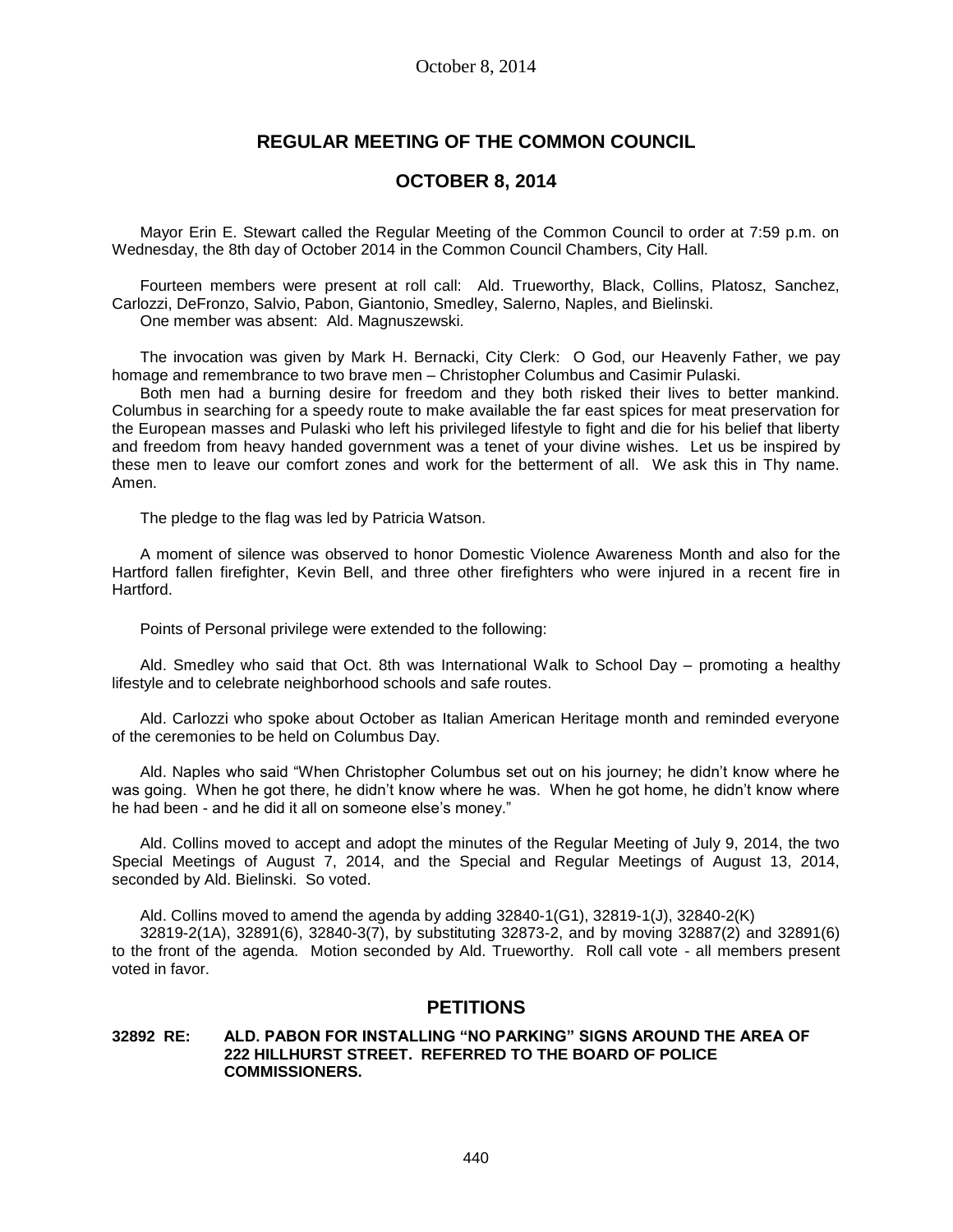## **32893 RE: ALD. SANCHEZ FOR REMOVING THE "NO PARKING" SIGNS IN FRONT OF 46-64 ROXBURY ROAD. REFERRED TO THE BOARD OF POLICE COMMISSIONERS.**

Ald. Collins moved to adopt the Consent Agenda, seconded by Ald. Giantonio. Roll call vote – all members present voted in favor. Approved October 9, 2014 by Mayor Erin E. Stewart.

# **CONSENT AGENDA**

## **PURCHASING DEPARTMENT**

### **32879 RE: REMOVAL OF UNDERGROUND FUEL TANKS AND INSTALLATION OF NEW ABOVE GROUND FUEL TANKS AT STANLEY GOLF COURSE - PARKS AND RECREATION DEPT.**

To Her Honor, the Mayor, and the Common Council of the City of New Britain: the undersigned beg leave to report the following:

Public Bid No. 3801 was solicited and received in accordance with the Purchasing Ordinances of the City of New Britain for the removal of existing underground gasoline and diesel fuel tanks and the installation of new above ground ones at the Stanley Golf Course for the Parks and Recreation Department. The existing underground fuel tanks which are located at the Maintenance facility are metal and are over twenty-nine (29) years old. They are becoming rusted and could start to leak causing contamination of the soil around them. Funding is available for the Removal of Existing Under Ground Fuel Tanks and the Installation of New Above Ground Fuel Tanks within the Park and Recreation Department's, Stanley Golf Course, account numbers 201420101-5740, Other Miscellaneous Equipment and 201420101-5746, Miscellaneous Capital Projects.

Invitations to bid were solicited and the bid was duly advertised in the New Britain Herald Newspaper, the City and State of Connecticut's Department of Administration Services websites and mailed to twelve (12) fuel tank contractors. The Purchasing Agent did not receive any letters from the fuel tank contractors on the mailing list who indicated that they could not respond to the bid request. The responses received are on file in the Town Clerk's Office.

The bids were reviewed for conformance to specifications by the Park and Recreation Department's administration and the Purchasing Agent. Therefore the Director of the Parks and Recreation Department is recommending the bid be awarded to Environmental Services, Inc. of South Windsor, CT who submitted the lowest responsible bid and met all of the bid specifications.

RESOLVED: That the Purchasing Agent is hereby authorized to enter into a contract and issue a purchase order with Environmental Services, Inc. of South Windsor, CT in the amount of \$60,600.00 for the removal of the existing underground fuel tanks and the installation of new above ground fuel tanks at the Stanley Golf Course for the Parks and Recreation Department, per the terms and specifications of Public Bid No. 3801.

## Jack Pieper Purchasing Agent

## **32881 RE: SAND FOR SNOW AND ICE CONTROL FOR THE PUBLIC WORKS DEPT.**

To Her Honor, the Mayor, and the Common Council of the City of New Britain: the undersigned beg leave to report the following:

Public Bid No. 3804 was solicited and received in accordance with the Purchasing Ordinances of the City of New Britain for the Purchase of Sand used for Snow and Ice Control for the Public Works Department. Funding is available for this purchase from the Public Works Department's account, 001315007-5659, Street Snow Removal, Operating Material and Supplies.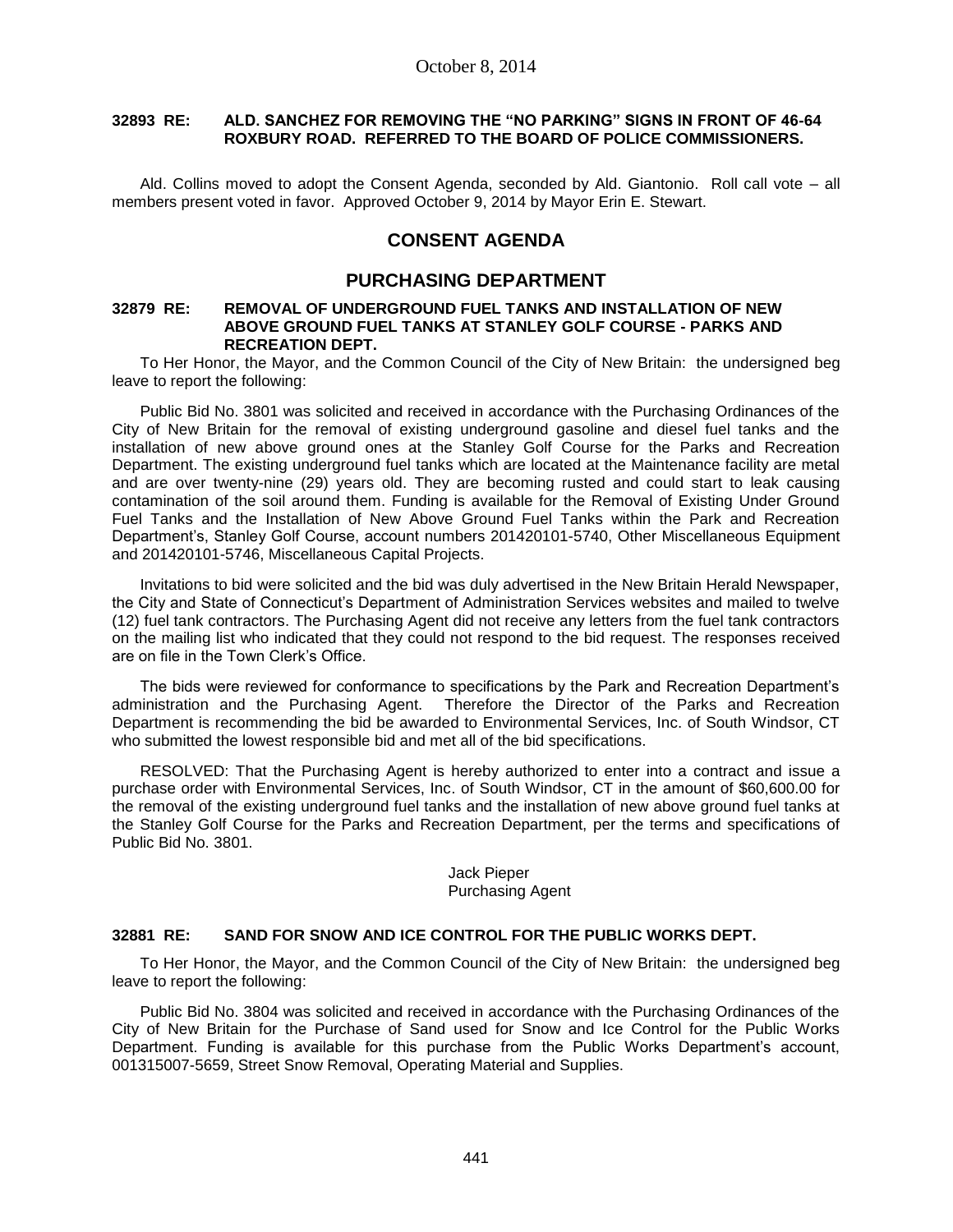Invitations to bid were solicited and the bid was duly advertised in the New Britain Herald Newspaper, the City and State of Connecticut's Department of Administration Services websites and mailed to twentyseven (27) Sand Companies. The Purchasing Agent did not receive any letters from the Sand Companies on the mailing list who indicated that they could not respond to the bid request. The responses received are on file in the Town Clerks Office.

The bids and samples of sand submitted by the bidders were reviewed for conformance to specifications by the Public Works Department Administration and the Purchasing Agent. Therefore the Director of the Public Works Department is recommending that the bid be awarded to Herb Holden Trucking, Inc. of Broad Brook, CT who was the lowest bidder and met all bid specifications.

RESOLVED: That the Purchasing Agent is hereby authorized to issue a standing purchase order for \$15.48 per Cubic Yard of Sand delivered to the City Yard for Snow and Ice Control for the 2014-2015 winter season to Herb Holden Trucking, Inc. of Broad Brook, CT per the terms and specifications of Public Bid No. 3804.

> Jack Pieper Purchasing Agent

### **32882 RE: PROFESSIONAL SERVICES – TECHNICAL SUPPORT AND MAINTENANCE – INFORMATION TECHNOLOGY DEPARTMENT**

To Her Honor, the Mayor, and the Common Council of the City of New Britain: the undersigned beg leave to report the following:

In accordance with City Code of Ordinances, Chapter 2, Article VIII, Division 1, Section 2-531 a purchase order was requested by the Information Technology Department for the Annual Technical Support and Maintenance for the City's Property Maintenance and Code Enforcement and Mobile Inspection Modules.

| Supplier                    | <b>Services</b>               | Amount      |
|-----------------------------|-------------------------------|-------------|
| <b>ViewPoint Government</b> | ViewNforce and ViewInspection |             |
| Solutions, Inc.             | Annual Software Maintenance   | \$14,850.00 |
| Belmont, MA.                | and Technical Support         |             |

The Information Technology Department has requested a purchase order for the Annual Technical Support and Maintenance for the City's Property Maintenance and Code Enforcement and Mobile Inspection Modules. The software will help the City to manage, route and track citizen requests, complaints and violations. The system includes a full code of enforcement mechanisms that provides a set of intelligent tools to guide the software's maintenance workflow and effectively manage time and resources. It will also streamline and speed the code enforcement of the City while greatly improving the interdepartmental communications and ensure more timely, transparent and accurate processing of complaints and requests by businesses and residents. Funding for this Annual Software Maintenance and Technical Support is available in the Information Technology Department's account number, 001107006- 5434, Maintenance Contracts.

RESOLVED: The Purchasing Agent is hereby authorized to issue a purchase order for \$14,850.00 to ViewPoint Government Solutions, Inc. of Belmont, MA for the Annual Technical Support and Maintenance for the City's Property Maintenance and Code Enforcement and Mobile Inspection Modules.

> Jack Pieper Purchasing Agent

### **32883 RE: TRACKLESS MUNICIPAL TRACTOR WITH PLOW, SNOW BLOWER AND SANDER FOR PUBLIC WORKS DEPT.**

To Her Honor, the Mayor, and the Common Council of the City of New Britain: the undersigned beg leave to report the following: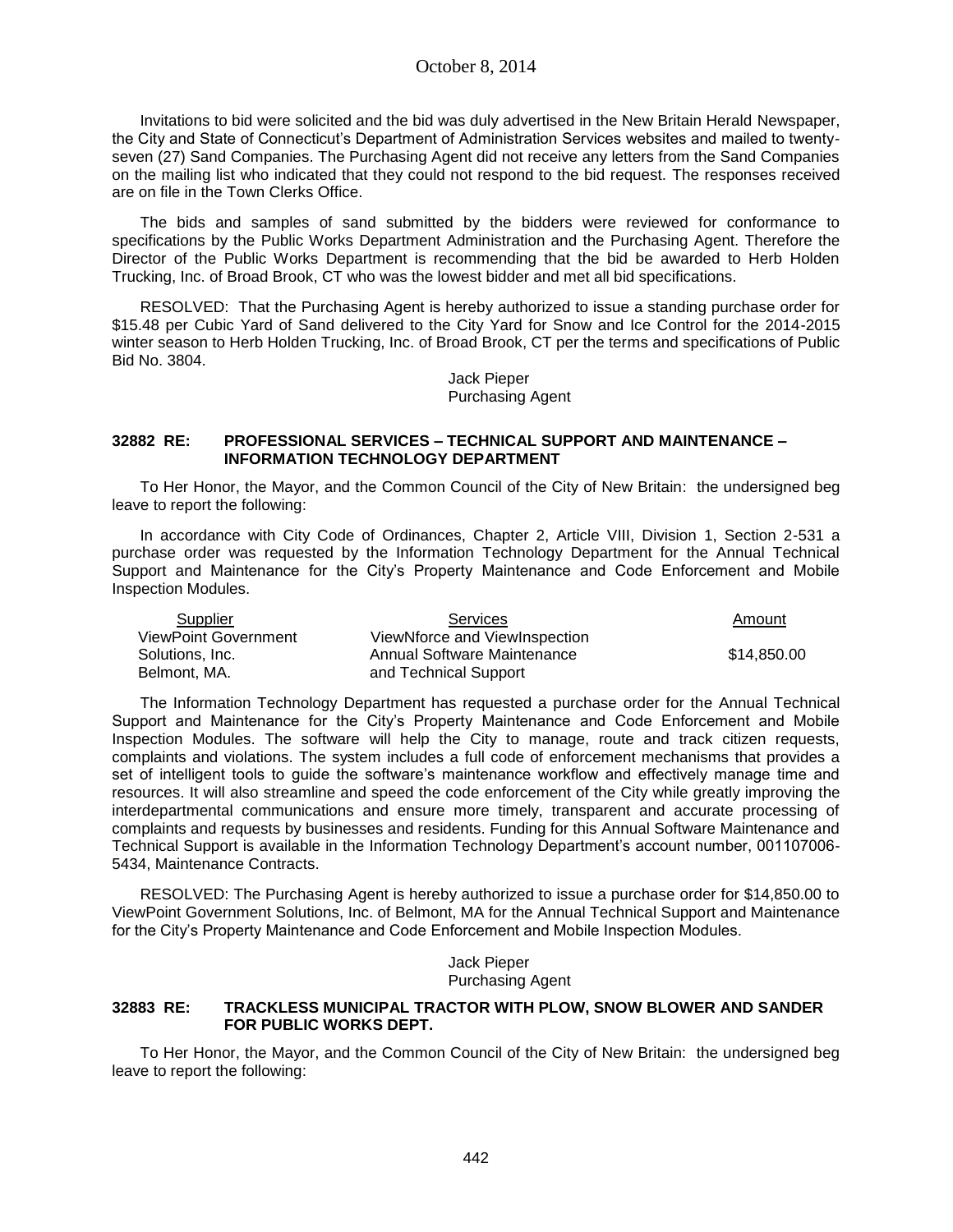In accordance with City Code of Ordinances, Chapter 2, Article VIII, Division 1, Section 2-541, a purchase order was requested by the Public Works Department, Property Management Division for the purchase of a new Trackless Municipal Tractor with Plow, Snow Blower and Sander.

| Supplier         | Quantity | Item                           | Price        |
|------------------|----------|--------------------------------|--------------|
| C.N. Wood of     |          | <b>Trackless MT6 Municipal</b> | \$136,360.00 |
| Connecticut. LLC |          | Tractor with Plow. Snow        |              |
| North Haven, CT. |          | <b>Blower and Sander</b>       |              |

The Public Works Department, Property Management Division, requested the purchase of a Trackless MT6 Municipal Tractor with Plow, Snow Blower and Sander. The new Municipal Sidewalk Tractor will be used to remove snow and then sand about twenty-four (24) miles of City sidewalks during the winter season. The existing Tractor that is utilized to remove snow and sand the City sidewalks is fifteen (15) years old and is having mechanical problems. Parts to make the needed repairs are becoming harder to find. C.N. Wood of Connecticut, LLC is the only authorized dealer for Trackless Vehicles Limited the manufacturer of this Tractor in the State of Connecticut and Massachusetts. This fact has been verified by the Purchasing Agent who has documentation from Trackless Vehicles Limited indicating this. Bid solicitation for this purchase of the new Municipal Sidewalk tractor would not be beneficial to the City. Funding for this purchase was approved by the Standing Bonding Subcommittee, Resolution #31127-5 on August 13, 2014. Funds are available within the Public Works Department's account number, 0041500111-56120, Capital Equipment Bond, Snow Removal Equipment, Field Services/Property Management.

RESOLVED: That the Purchasing Agent is hereby authorized to issue a purchase order for \$136,360.00 to C.N. Wood of Connecticut, LLC of North Haven, CT for the purchase of a Trackless MT6 Municipal Tractor with Plow, Snow Blower and Sander for the Public Works Department, Property Management Division.

> Jack Pieper Purchasing Agent

## **32884 RE: POLYGRAPH INSTRUMENT FOR THE NEW BRITAIN POLICE DEPT.**

To Her Honor, the Mayor, and the Common Council of the City of New Britain: the undersigned beg leave to report the following:

In accordance with City Code of Ordinances, Chapter 2, Article VIII, Division 1, Section 2-538 (a), a purchase order was requested by the New Britain Police Department for the purchase of a new Polygraph Instrument.

| Supplier              | Item                 | Price      |
|-----------------------|----------------------|------------|
| Lafayette Instruments | Polygraph Instrument | \$3.741.13 |
| Lafeyette, IN.        |                      |            |

The New Britain Police Department requested a purchase order for the purchase of a new Polygraph Instrument. Their present Polygraph Instrument is over nine (9) years old. The old Polygraph Instrument does not have all of the functions that the new Polygraph Instrument has and all of the required programs for the Police Department to conduct their investigations properly. If the present Polygraph Instrument fails to operate properly, parts and programs to make the required repairs are becoming harder to find. Lafayette Instruments is the manufacturer of the Polygraph Instrument which is utilized by most municipalities and state agencies throughout the United States. They have no dealers in New England and are the sole source supplier of their Polygraph Instrument. The Purchasing Agent has verified this. Bid solicitation for the purchase of the new Polygraph Instrument would not be beneficial to the City. The cost of the new Polygraph Instrument is being paid for by funds that the Police Department received from the Federal Government for this purchase. Funds are available within the New Britain Police Department's special revenue account number, 289211128-5740, Asset Forfeiture Federal, Other Miscellaneous Equipment.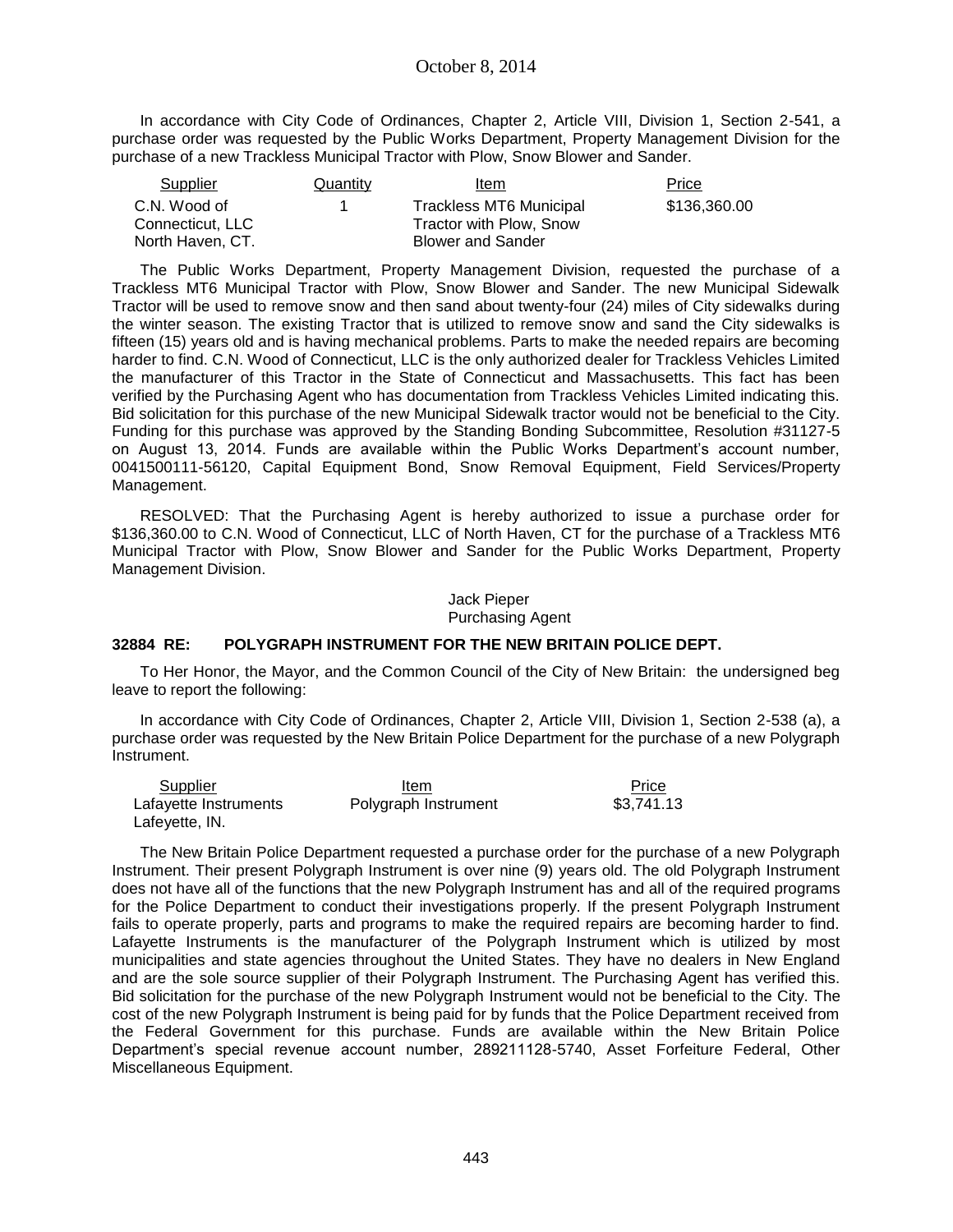RESOLVED: That the Purchasing Agent is hereby authorized to issue a purchase order for \$3,741.13 to Lafayette Instruments of Lafayette, IN for the purchase of a new Polygraph Instrument for the New Britain Police Department.

> Jack Pieper Purchasing Agent

## **CITY PLAN COMMISSION**

## **32840-1 RE: PROPOSED AMENDMENT TO THE ZONING ORDINANCES ADDING SEC. 50-10-40 AND SEC. 175**

To Her Honor, the Mayor, and the Common Council of the City of New Britain: the undersigned beg leave to report the following:

[To amend the Zoning Ordinances by adding Section 50-10-40 and Section 175 creating a new "floating" zone, the ARUD, Adaptive Re-Use of Non-Used or Underutilized Industrial Buildings District, in order to create the opportunity for creative redevelopment and adaptive reuse of vacant and underutilized manufacturing properties.]

The City Plan Commission, at its special meeting held on October 6, 2014, voted 6 to 0 to approve the following report, and recommend adoption of this text amendment, subject to minor revisions to clarify that the Common Council acts as the zoning authority in approving the Master Plan and adopting an ARUD district; and secondly, clarification regarding the process for modifying the Master Plan of an already approved ARUD district.

BACKGROUND: This amendment is based on similar ordinances that have been adopted in a number of other municipalities in Connecticut and throughout the country. This text would establish the ARUD as a "floating zone", a zoning district which would be described and regulated in the zoning ordinance, but would not be "sited" (i.e. affixed to a specific property or group of properties), until such time as a petitioner comes with a detailed master plan that is approved and adopted by the Common Council acting in its capacity as zoning authority for the City of New Britain. This floating zone concept is commonly utilized to encourage greater flexibility and innovative approaches in the rehabilitation and reuse of older buildings in a community, while still affording the municipality reasonable oversight and safeguards to assure that the resulting development is compatible with the surrounding neighborhood and consistent with established planning goals and policies.

The proponent of this current zoning petition is the owner and prospective developer interested in the rehabilitation and re-use of the southern portion of the "Harris property", a 10-acre site with a large, multistory, manufacturing building, that is over 90 years old and, at present, mostly vacant. He would ultimately like to gain approval for rehabilitation and conversion of the facility to a mixed-use, mostly residential complex. However, this current petition would only serve to establish the text for the ARUD zone.

It would not have the effect of changing the zoning or uses permitted on this property or any other.

FINDINGS: The intent of an ARUD floating zone would be to encourage the rehabilitation and adaptive re-use, as appropriate, of some of the city's vacant and underutilized manufacturing properties and other large underutilized facilities. The ARUD text, rather than specifying what particular land uses are permitted in the zone, requires the prospective developer to prepare a detailed master plan, laying out the mix of proposed uses, which may include any reasonable type or combination of uses - from residential units, artists' studios and live/work spaces, restaurants, art galleries and performance space, retail sales, etc. to light manufacturing and assembly.

The burden would be on the developer to demonstrate to the satisfaction of the Council, that the master plan and the mix of uses proposed is suited to the location and the characteristics of the property, that it is compatible with the neighborhood, consistent with the City's planning goals and policies, and that it would be a development that is in the best interest of the City. The process of approving the master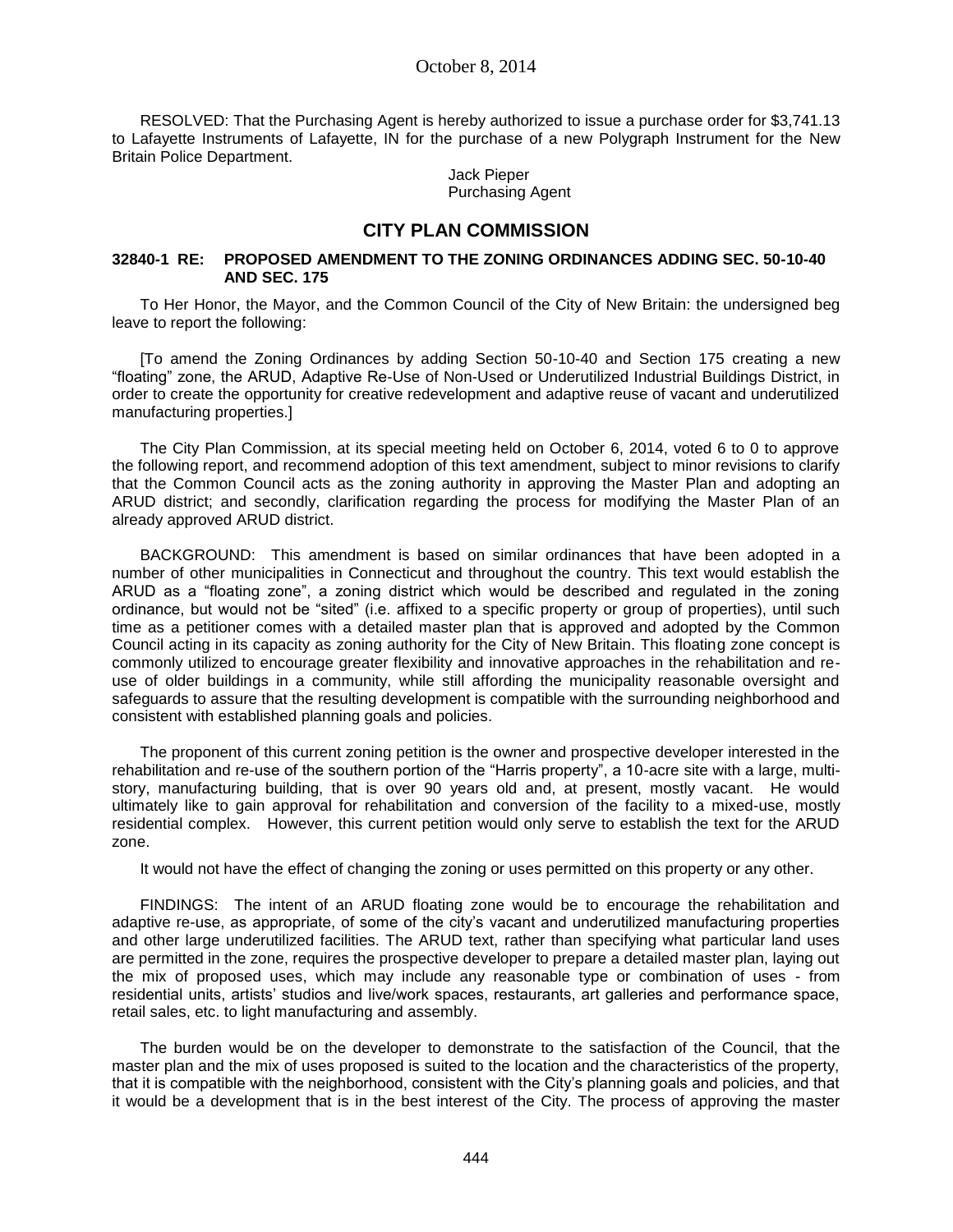plan and "landing" or affixing the ARUD zone to a specific location would follow the same process and have the same safeguards as a standard petition to change the zoning map, including a review and advisory report by the City Plan Commission and a public hearing held before the Zoning Committee of the Common Council, with legal notices published in the newspaper, mailed notice to property owners within 500 feet and notice signs placed on all public street frontages.

The basic dimensional regulations for applying the zone to a site would be that the property is at least 100,000 square feet in area (2.3 acres) and at least 100 feet in width. Recognizing that the ARUD zoning is intended to encourage re-use of existing historical or architectural significant buildings, the minimum required yard setbacks are set as either "existing" or 10 feet for front and side yards and 25 feet for rear yards.

The master plan that would be required for implementing an ARUD district would entail the developer performing a much higher level of planning analysis and design than is normally required for a standard zone change. The ordinance proposed would require a class "A-2" survey plan of the site; depiction of buildings, parking layout, landscaping and buffers; complete detailed listing of all planned uses, specifying the floor areas of each and, for residential units, the number of bedrooms and floor area of each type of unit and calculation of the residential density; a detailed parking plan and a comprehensive traffic study.

CONCLUSION: The concept of a floating zone with the requirement for the review and adoption of a very specific and detailed site master plan by Council prior to siting the zone is a substantive change from traditional zoning as has been practiced here in the past. It is, however, a legally accepted and increasingly common method used in other cities to address the problems of large, vacant, and underutilized properties that do not lend themselves to redevelopment and re-use under current conventional zoning. This approach is especially useful in the rehabilitation of former manufacturing complexes, large, multi-story structures that are often important in terms of a community's historic character and are significant visual landmarks, but are usually viewed as being obsolete and unsuited to modern manufacturing processes. In many locations, these facilities are located in or near downtown areas or residential neighborhoods where reintroduction of heavy industrial processes would result in undesirable impacts in terms of noise and traffic and effects to neighboring homes.

This floating zone concept gives the developer broad flexibility to formulate a master development plan with a mix of different types of uses, most often leaning heavily toward rental housing marketed to young professionals and recent graduates and artistic types. Redevelopment of these properties would add value to the City's tax base and help spur economic activity in the community. The alternative of allowing these former mill buildings to remain vacant and underutilized can have a blighting effect on an area and result in lowered property values in the surrounding neighborhood.

Aside from giving a prospective developer greater flexibility in drafting his development plan, the ARUD zone would give the City Council and City Plan Commission greater control and more opportunity for oversight and input into a plan than would be possible under traditional zoning. Under conventional zoning, once a zone change is approved, a developer can construct any of the broad range of uses permitted under that zoning. With the ARUD zone proposal, a very detailed and specific master plan for development is developed and approved as an integral part of the zone change process. Once approved, the specific uses, floor areas, number of units, parking layout, circulation plan, etc. are approved and dictate precisely what can be developed on the site.

RECOMMENDATION: The City Plan Commission is of the opinion that the proposed zoning amendment offers a desirable opportunity to encourage and facilitate the redevelopment and adaptive reuse of some manufacturing sites in certain select locations in the City, properties which are vacant or underutilized and in danger of becoming derelict and having a blighting influence on their surroundings. The Commission believes that this would help improve the City's tax base and economic vitality. The requirement for a master development plan to be reviewed and approved prior to the implementation of the zone in any location gives the developer flexibility to consider a number of different types of uses in putting together an economically viable plan, while affording the City ample oversight and control to ensure that the uses are reasonable and desirable, compatible with each other and with the surrounding neighborhood, and in keeping with the City's planning goals and policies.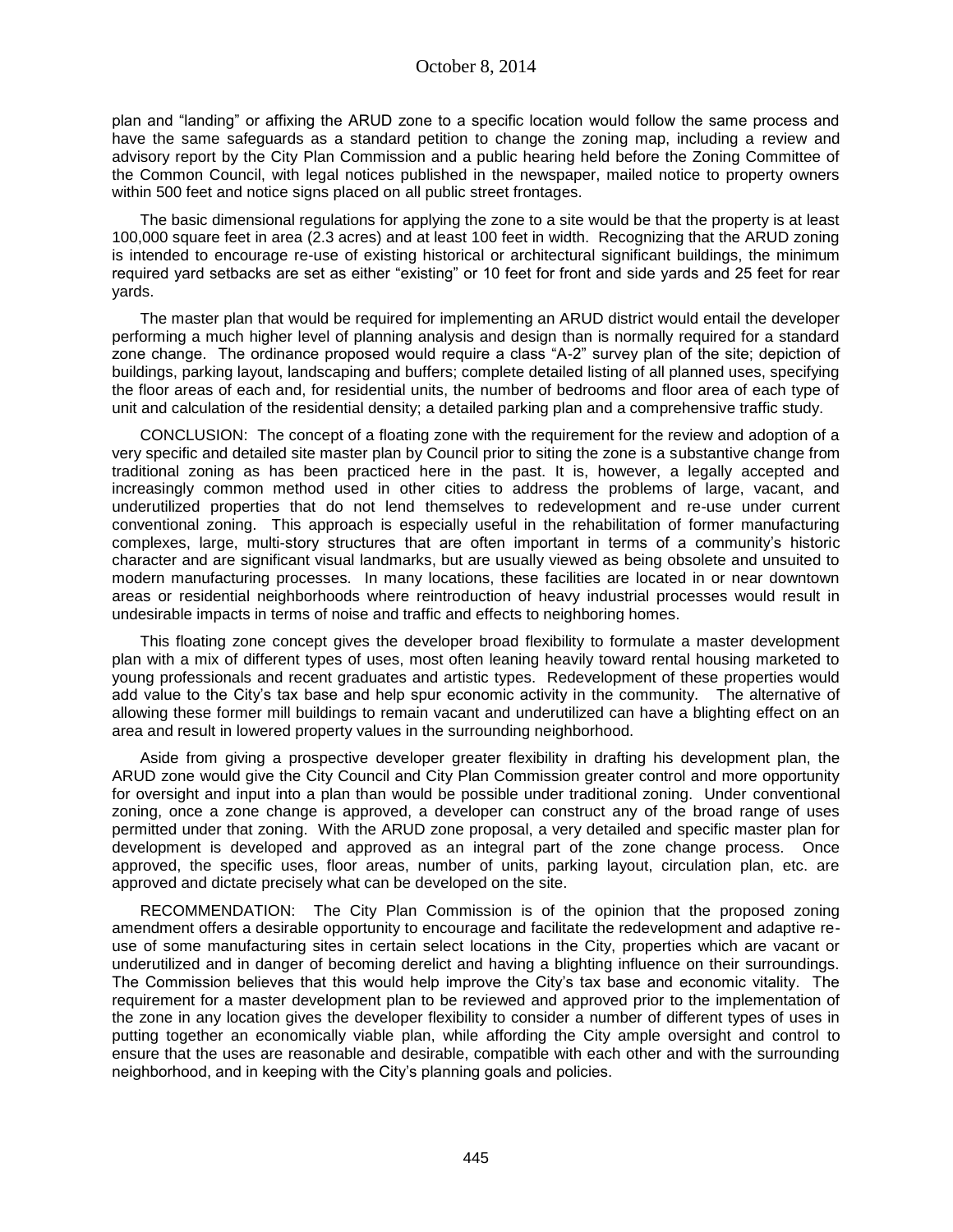While the City Plan Commission supports the general concept and approach of this amendment, it would suggest that some minor text revision is needed for clarity. First, in Section 175-10-10, where the text refers to "the Commission, in its sole legislative discretion…" and twice later refers to "the Commission". It is recommended that this be altered to specify "Common Council, acting in its capacity as zoning authority of the City of New Britain", rather "the Commission". Secondly, the City Plan Commission feels that it is necessary to specify that any substantive change to the master plan must be subjected to the same full review and approval treatment as a new zone change, including a submission of a zone change petition, review and advisory recommendation from the City Plan Commission, legal notice and public hearing before the Zoning Committee of the Common Council preceding formal approval and adoption of the modifications to the originally approved master plan for a specific ARUD zoned location. To that end, it is recommended that a second paragraph be added under Section 175- 10-20, stating:

"Once adopted, the Master Plan for a newly established ARUD zone shall establish the zoning standards and govern all the development within the specific ARUD district. Any modification in the planned development, that is deemed by the City Planner to be a substantive change from the approved Master Plan, is not permissible, unless the Master Plan is revised to depict and explain the proposed changes and modifications and unless the modified Master Plan is submitted and subjected to the standard zone change process and reapproved by the Common Council, acting in its capacity as zoning authority of the City of New Britain."

With these minor modifications to the proposed text, the City Plan Commission recommends adoption of this zoning amendment.

> Louis G. Amodio, Chairman City Plan Commission

## **COMMITTEE ON ADMINISTRATION, FINANCE AND LAW**

## **32873-1 RE: PROPOSED AMENDMENT TO SEC. 15-73 AND 15-122 REVISING FINES FOR VIOLATIONS OF THE PARKING SECTIONS**

To Her Honor, the Mayor, and the Common Council of the City of New Britain: the undersigned beg leave to report the following:

The Committee on Administration, Finance and Law at a regular meeting and public hearing held on Wednesday evening, October 1, 2014, at 7:00 PM in the Council Chambers, to which was referred the matter of resolution #32873 – proposed amendment to Sec. 15-73 and 15-122 of the Code of Ordinances revising fines for violations of the parking sections, voted to accept as amended and recommend that the following amended resolution be referred back to the Common Council with a favorable recommendation.

> Alderman David DeFronzo **Chair**

# **COMMITTEE ON PLANNING, ZONING AND HOUSING**

## **32819-1 RE: THE PROPOSED SALE OF 56 HOWARD STREET**

To Her Honor, the Mayor, and the Common Council of the City of New Britain: the undersigned beg leave to report the following:

The Committee on Planning, Zoning and Housing held a regular meeting and public hearing on Tuesday, October 7, 2014, at 7:00 pm in the Council Chambers, to which was referred the matter of item #32819, purchase and sales agreement for 56 Howard Street, voted to accept and refer back to the Common Council with a favorable recommendation.

> Alderman Carlo Carlozzi, Jr. **Chair**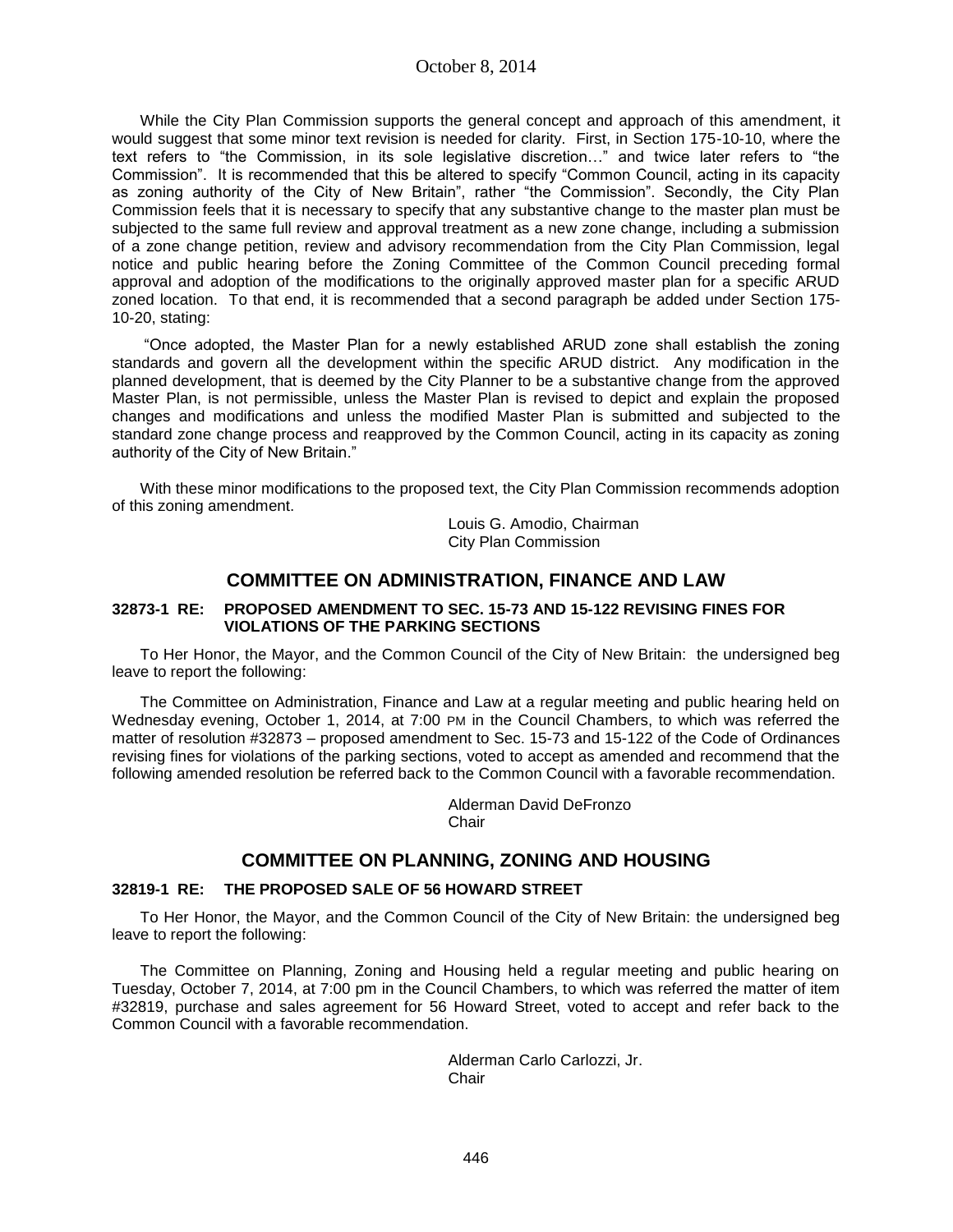## **COMMITTEE ON ZONING**

#### **32840-2 RE: AMENDMENT TO THE ZONING ORDINANCES ADDING SEC. 50-10-40, FLOATING DISTRICT AND SEC. 175, ADAPTIVE REUSE OF NON-USED OR UNDER-UTILIZED INDUSTRIAL BUILDINGS DISTRICT**

To Her Honor, the Mayor, and the Common Council of the City of New Britain: the undersigned beg leave to report the following:

The Zoning Subcommittee of the Committee on Planning, Zoning and Housing held a regular meeting and public hearing on Tuesday, October 7, 2014, at 7:00 pm in the Council Chambers, to which was referred the matter of item #32840, to amend the Zoning Ordinances of the City of New Britain by adding Sec. 50-10-40, Floating Districts, and Sec. 175, Adaptive Reuse of Non-Used or Under-Utilized Industrial Buildings district , voted to accept as amended and refer back to the Common Council with a favorable recommendation.

Alderman Carlo Carlozzi, Jr. **Chair** 

# **REPORTS OF LEGISLATIVE COMMITTEES, BOARDS, COMMISSIONS AND DEPARTMENTS**

## **PURCHASING DEPARTMENT**

### **32880 RE: ROLL-OUT TRASH CARTS, SPARE WHEELS AND LIDS ETC. – PUBLIC WORKS DEPT.**

To Her Honor, the Mayor, and the Common Council of the City of New Britain: the undersigned beg leave to report the following:

Public Bid No. 3803 was solicited and received in accordance with the Purchasing Ordinances of the City of New Britain for new Roll-Out Trash Carts, Spare Wheels and Lids and Automated Curbside Litter Containers needed by the Public Works Department. Funding for this purchase is available in the Public Works Department's account number 001315004-5659, Sanitation, Operating Material and Supplies.

Invitations to bid were solicited and the bid was duly advertised in the New Britain Herald Newspaper, the City and State of Connecticut's Department of Administration Services websites and mailed to nine (9) Trash Cart companies. The Purchasing Agent received three (3) letters from the Trash Cart companies on the mailing list who indicated that they could not submit a bid. The responses received are on file in the Town Clerk's Office.

The bids were reviewed for conformance to specifications by the Public Works Department Administration and the Purchasing Agent. It was determined after reviewing the bid documents submitted by the lowest bidder, IPL, Inc. of St-Danien Canada, that they did not meet all of the bid specifications and could not submit a bid for the Automated Curbside Litter Containers. Otto Environmental Systems, the next lowest bidder met all bid specifications for the Roll-Out Trash Carts. They were awarded the bid the last time the City went out to bid for the Roll-Out Trash Carts in 2010. They were also the only company who submitted a bid for the Automated Curbside Litter Containers. The Automated Curbside Litter Containers currently being used on the curbs were also purchased from Otto Environmental Systems. Therefore the Director of the Public Works Department is recommending the bid be awarded to Otto Environmental Systems of Charlotte, NC.

RESOLVED: That the Purchasing Agent is hereby authorized to issue a Purchase Order to Otto Environmental Systems of Charlotte, NC for the purchase of three hundred (300) new Roll-Out Carts at a price of \$56.33 each, one hundred (100) Spare Wheels at \$6.00 each, fifty (50) Spare Lids at \$13.00 each and twenty-five (25) new Automated Curbside Litter Containers at a price of \$563.40 each for the Public Works Department, per the terms and conditions of Public Bid No. 3803.

> Jack Pieper Purchasing Agent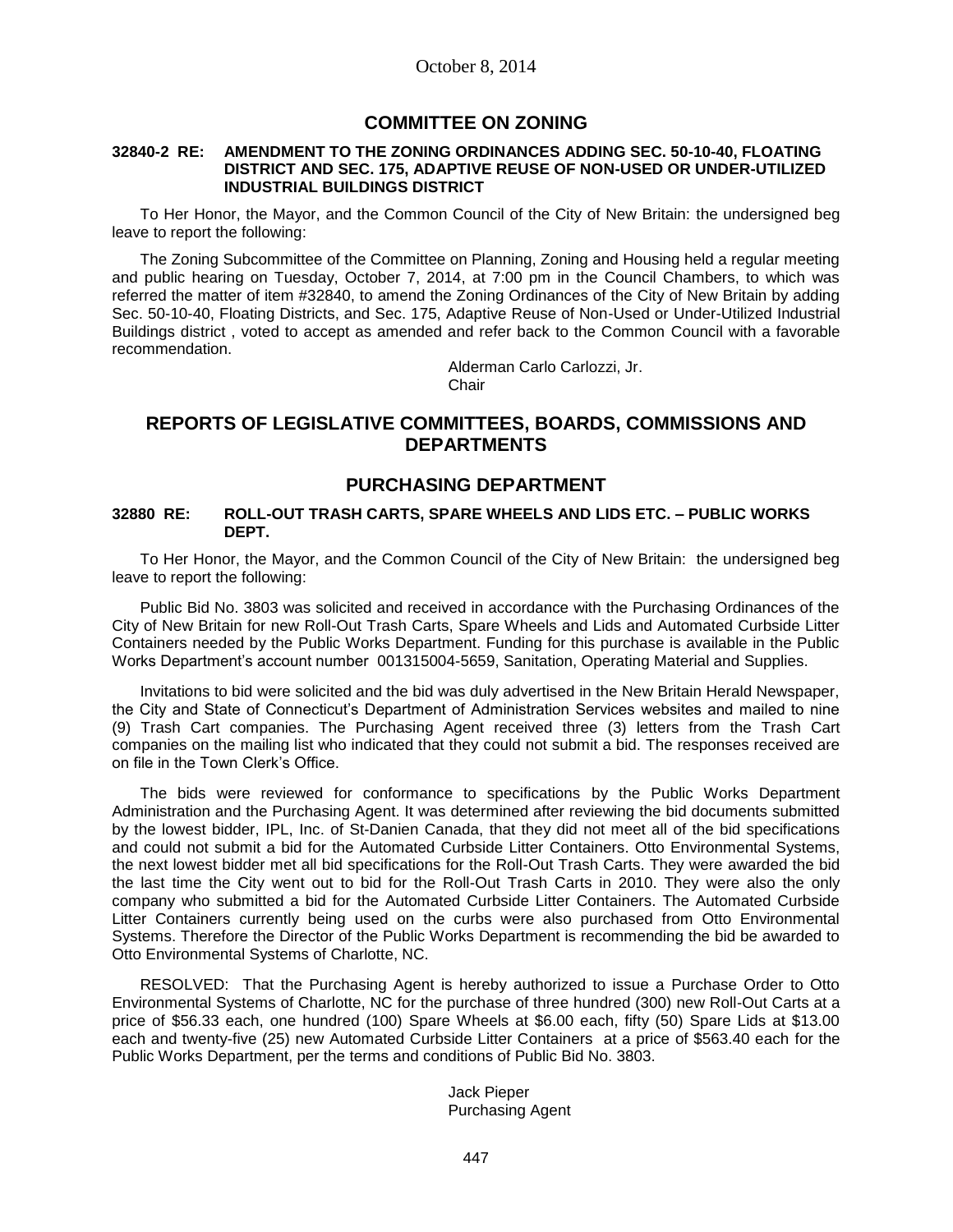Ald. Platosz moved to accept and adopt, seconded by Ald. Bielinski. So voted. Approved October 9, 2014 by Mayor Erin E. Stewart.

# **BLUE RIBBON COMMITTEE**

## **32885 RE: BLUE RIBBON COMMITTEE FINAL REPORT**

To Her Honor, the Mayor, and the Common Council of the City of New Britain: the undersigned beg leave to report the following:

On Tuesday, September 30, 2014, the Blue Ribbon Committee held its final meeting and voted to accept and issue its final report which is attached hereto.

Enclosure: Blue Ribbon Committee Final Report

### CITY OF NEW BRITAIN BLUE RIBBON COMMITTEE REPORT OCTOBER 1, 2014

### BACKGROUND

On Friday, May 2, 2014, in accordance with Sec. 9-4(c) of the City Charter, Mayor Erin E. Stewart announced the formation of the 2014 Blue Ribbon Committee ("BRC"). It was a product of this year's budget process, where the City faced a current-year deficit of \$19 million and an out-year deficit of approximately \$33 million. A comprehensive review and reorganization of all City departments was able to yield \$16 million in savings between the FY 13-14 and FY 14-15 budgets. As the single largest annual expenditure (\$124,404,673 in FY 14-15), no quest for savings would be complete without a similar review of the Board of Education ("BoE"). However, it has been acknowledged that the BoE exercises a certain degree of autonomy in how they manage their funds, thus the BRC was created out of a spirit of mutual cooperation between the City and the BoE to analyze areas where substantial savings could be achieved through the elimination of duplicative services, the implementation of best practices, and the sharing of certain core functions.

The BRC was comprised of a bipartisan group of elected officials, and was presided over jointly by Mayor Stewart and Kelt Cooper, the Superintendent of Schools. The membership included: Ald. Tonilynn Collins, Ald. Daniel Salerno, Ald. Carlo Carlozzi, Ald. Don Naples, Ald. Emmanuel Sanchez, Ald. Robert Smedley, BoE President Sharon Beloin-Saavedra, BoE Vice President Carlos Pina, BoE Secretary Daniel Davis, and BoE member Nicholas Mercier.

The BRC met, in whole or in part, seven times over the course of three months. There were distinct topics of discussion at each meeting, where City and BoE staffers were invited to answer questions and provide background in their particular areas of cognizance. The topics were finance/payroll, purchasing, health care, and facilities.

It was universally understood that the final work product of the BRC would come in the form of recommendations to the Mayor, Common Council and BoE, and would not be otherwise binding. This report seeks to memorialize those recommendations.

## FINANCE/PAYROLL

Acting City Finance Director Chris Wolf, and BoE Finance Director Kevin Kane were the primary staff participants in this meeting. Both the City and BoE manage their financial systems through proprietary software, with the City using IFAS and the BoE using SUNGARD. While the decision creating this duplication was unfortunate and inefficient at the outset, the two systems are almost 98% interfaced and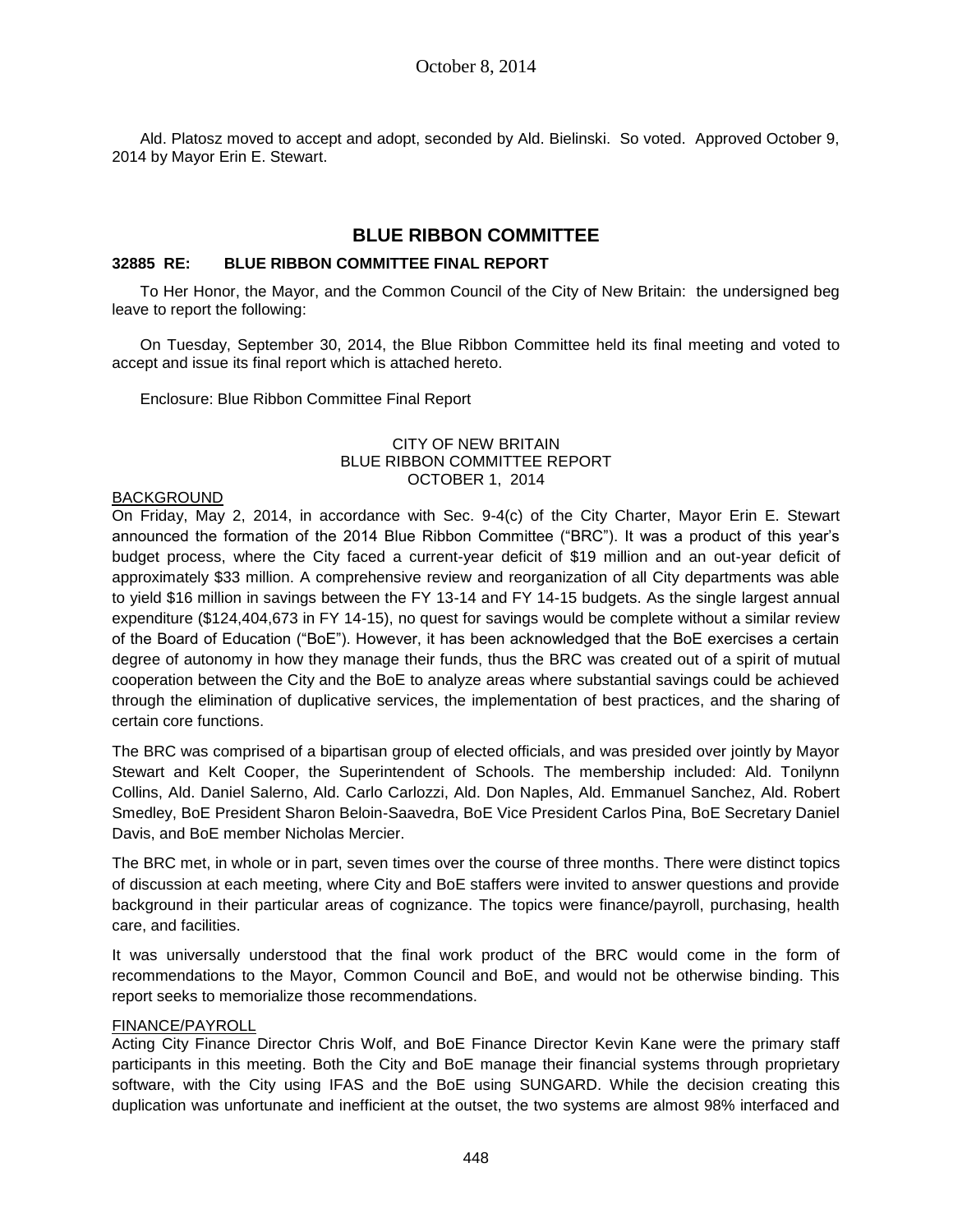now have the ability to "talk" with each other. The discussion then turned to the issue of the medical selfinsurance fund. In past years, the City's and BoE's claims were pooled into the same account, causing a bookkeeping nightmare and a lack of accountability. In the FY 14-15 budget there are now two separate accounts, which will increase transparency and streamline the reimbursement process.

On the payroll side, the discussion centered around the transition from paper to electronic checks, as well as moving the City to a biweekly rather than weekly payroll system. On the City side, only 6% of employees receive a live check, compared to 17% on the BoE side. But even for those employees who avail themselves of direct deposit, all are still issued a paper pay stub. The Committee was in agreement that the City and BoE should begin moving toward a completely paperless, electronic payroll system with pay stubs available online. Going to a biweekly payroll will also create greater efficiency and reduce weekly processing costs. These changes will require the cooperation of the labor unions.

There was also discussion about centralizing the payroll functions for both entities.

## PURCHASING

City Purchasing Agent Jack Pieper was the primary staff participant in this meeting. The first area of discussion was the dual bid thresholds: for the City, it is \$3,000, for the BoE, it is \$7,500. Increasing the threshold on the City side would remove a layer of red tape and delay, making it more agile in its purchasing. It also makes little sense for the two entities to have different thresholds.

The BRC identified several areas where consolidations and centralized purchasing would make sense, and it was suggested that, rather than try to do it all in one fell swoop, it would be more palatable to begin a pilot program that can gradually be expanded to cover more and more services. Presently, every school orders their own supplies through their own vendors, which hinders us from availing ourselves of bulk purchasing discounts and leveraging economies of scale to our mutual advantage. The same is true with janitorial supplies and technology licenses. City departments have similar needs for these items. If these orders could be done centrally, we could get better pricing while enhancing uniformity among City departments and our 13 school facilities.

The Mayor was also asked to investigate the potential of creating a central warehouse so that inventories can be more closely maintained and tracked, while enhancing our ability to control costs. This would also help to mitigate the issue of supply hoarding.

## HEALTH CARE

In light of the fact that any changes to employee health care must be the product of negotiation with our unions, the BRC conducted these discussions in the confines of executive session. Thus no minutes were taken and the majority of those discussions will remain confidential for the time being. Suffice to say, it was a long meeting and heavy on substance. One positive that was discussed is that the City and BoE share the same health care consultant – this makes reaching our common goals much easier. The committee strongly recommends staying with a shared consultant moving forward. Please note: during the timeframe that the BRC met on this topic, an agreement was reached between the BoE and the teachers' union on their successor contract. The most notable change was the institution of a mandatory HSA, with the option to "buy up" to a PPO plan. \$500,000 in savings is projected for the BoE in each of the deal's 3 years.

# **FACILITIES**

The City's Director of Fleet & Facilities, Denis Pelegrino, and the BoE's Facilities Manager, Raymond Moore, were the primary staff participants in this meeting. The City's Fleet & Facilities Division has a staff of 29, including: a foreman, 7 building maintainers, 3 laborers, 5 security staff, 7 custodians, 4 cashiers, and 2 parking monitors. They have responsibility for maintaining City Hall, park buildings, the Senior Center, NBPD, the Health Department, the parking garages, the PAL building, City-owned/foreclosed properties, various substations, and the Quonset hut. The BoE's facilities division has a staff of 77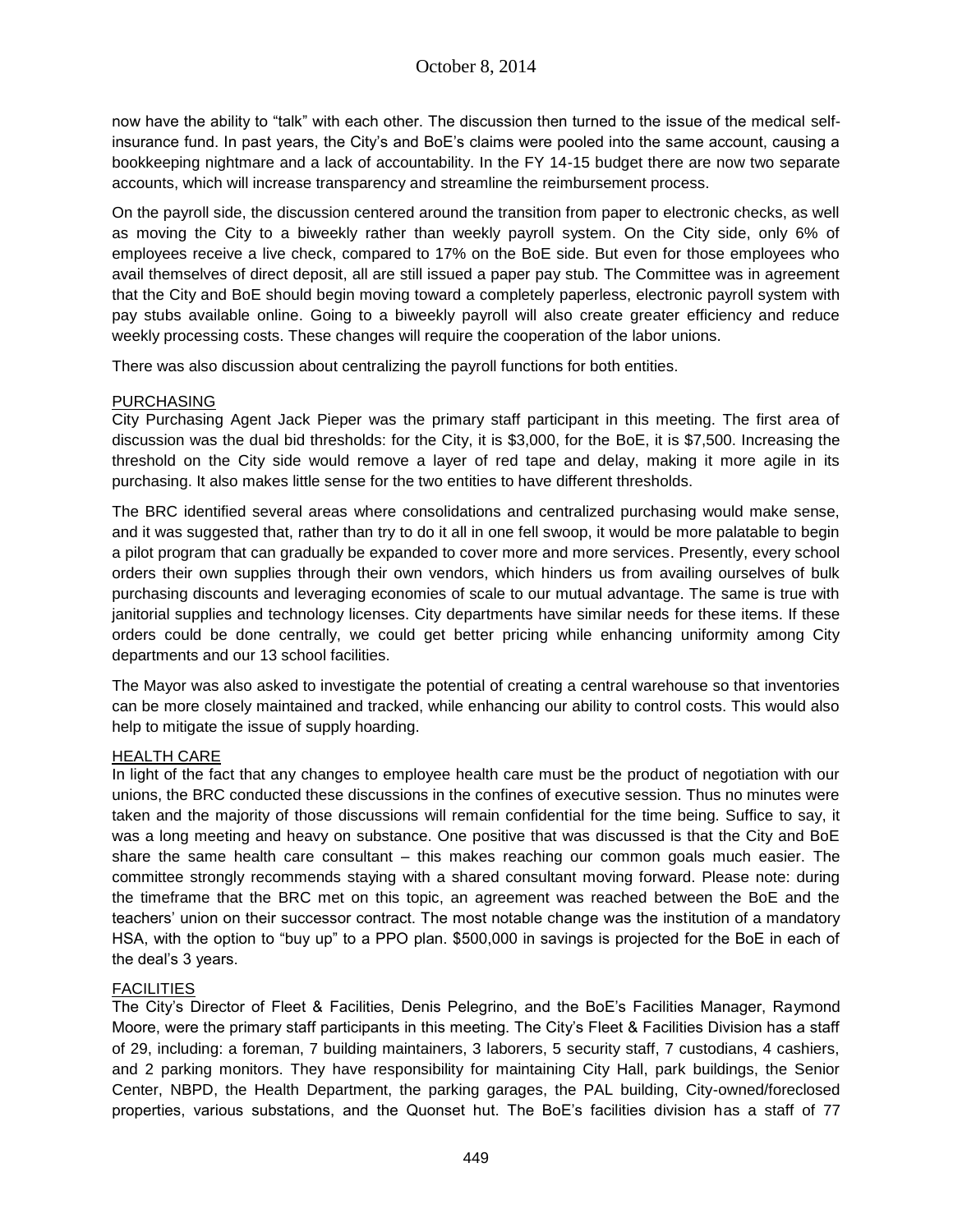charged with maintaining the 16 school buildings and associated facilities. They have had success creating appreciable savings through the employment of energy conservation practices centered on behavior modification. To date, the BoE has approximately 200 outstanding work orders.

Mr. Pelegrino and Mr. Moore both agreed that slowly transitioning from two separate departments to one large department would be ideal, but would have to be done over time and with a lot of planning. Centralizing the work-order system would provide for more efficient deployment of resources across the City. They also agreed that outsourcing some of their current workload is worth exploring, although it would still likely require union assent. The City expressed a sincere interest in incorporating the BoE's energy management/conservation program to make it citywide.

## RECOMMENDATIONS

- 1. Require direct deposit for all City and BoE employees, and encourage the Mayor and Superintendent to speak with union leadership and City attorneys to institute a policy for a completely paperless/electronic payroll system.
- 2. Adopt a citywide requirement that all departments submit timesheets (including OT) online.
- 3. Create an online portal where employees can easily access their payroll and health care information.
- 4. Increase the City's bid threshold to \$7,500, mirroring the BoE's threshold, which will allow us to engage in joint purchasing.
- 5. Create a central warehouse to maintain supply inventory for City & BoE.
- 6. Use the health care language of the newly-ratified (2014) teachers' contract as the model for future labor negotiations citywide (mandatory HSA/high deductible plan, with the option of "buying up" to a PPO plan).
- 7. Explore the potential to outsource some of our facilities responsibilities, provided it would benefit both the City and BoE.
- 8. Bid for janitorial services jointly.
- 9. Mirror the BoE's energy management/conservation program for City Hall.
- 10. Continue efforts with the labor unions to discuss cost-saving changes and areas where services may be shared.
- 11. Hold quarterly meetings of the Blue Ribbon Committee to discuss progress, and continue the dialogue.

# *Message from the Mayor:*

*"I would like to offer my sincere thanks to all who volunteered to serve on this Committee and for the time they gave in seriously looking at ways we can create efficiencies and save taxpayer dollars by enhancing communication and cooperation between the City and the Board of Education. I look forward to continuing this spirit as we strive to implement some of these excellent recommendations."*

# *~Mayor Erin E. Stewart*

Ald. Smedley moved to accept and adopt, seconded by Ald. Giantonio. Approved October 9, 2014 by Mayor Erin E. Stewart.

# **CLAIMS COMMITTEE**

# **32886 RE: SETTLEMENT OF CLAIM: EMILIA RORIE**

To Her Honor, the Mayor, and the Common Council of the City of New Britain: the undersigned beg leave to report the following: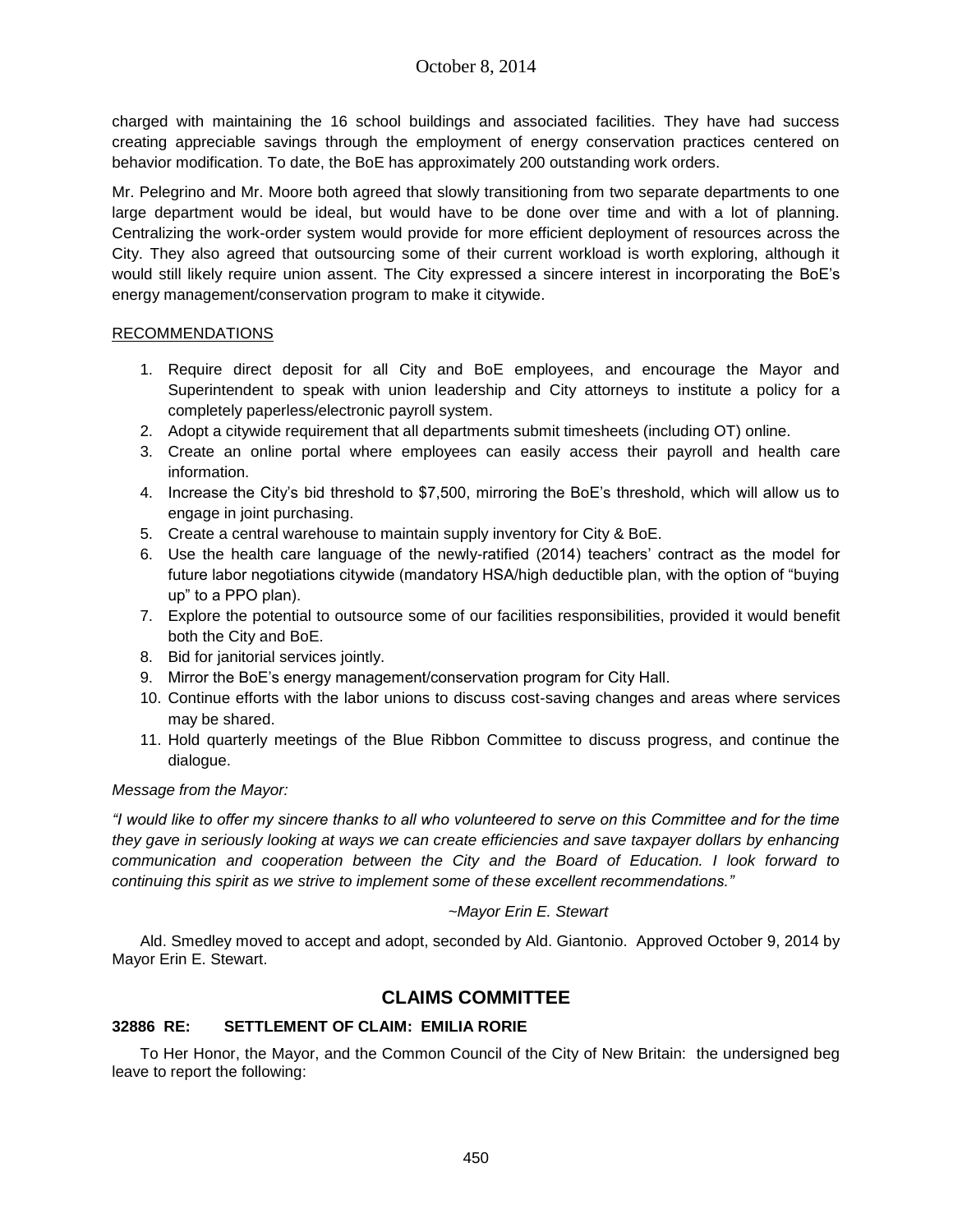The Committee on Administration, Finance and Law and the Standing Claims Subcommittee of the Committee on Administration, Finance and Law at a regular meeting held on Wednesday evening, October 1, 2014, at 6:30 PM, having held public hearings and made investigations of said claims, respectfully beg leave to recommend the following:

RESOLVED; that the sum of \$3,000.00 be paid to Emilia Rorie of 211 Queen Street, Bristol, Conn., in full settlement of her claim of property damages sustained on March 1, 2013.

Alderman Carlo Carlozzi, Jr.

**Chair** 

Ald. Carlozzi moved to accept, seconded by Ald. Trueworthy. Defeated by voice vote.

# **NEW BUSINESS**

# **RESOLUTIONS**

## **32887 RE: OCTOBER 2014 DESIGNATED AS DOMESTIC VIOLENCE AWARENESS MONTH.**

To Her Honor, the Mayor, and the Common Council of the City of New Britain: the undersigned beg leave to recommend the adoption of the following:

Whereas, 1 in every 4 women will experience domestic violence during her lifetime;

Whereas, approximately 15.5 million children are exposed to domestic violence every year;

Whereas, when a family member is abused, it can have long-term damaging effects on the victim that also leave a mark on family, friends, co-workers and the community at large;

Whereas domestic violence is widespread and is devastating to society as a whole: women, men and children;

Whereas, the problem of domestic violence is not confined to any group or groups of people, but crosses all economic, racial, gender, educational, religious, and societal barriers, and is sustained by societal indifference;

Whereas, the crime of domestic violence violates an individual's privacy, dignity, security, and humanity due to the systematic use of physical, emotional, sexual, psychological, and economic control and/or abuse;

Whereas, victims of violence should have access to medical and legal services, counseling, transitional housing, and other supportive services so that they can escape the cycle of abuse;

Whereas, it is important to recognize the compassion and dedication of the individuals who provide services to victims of domestic violence and work to increase public understanding of this significant problem;

Now Therefore Be It RESOLVED, in recognition of the important work done by the Prudence Crandall Center and the nine Central Connecticut towns it serves, the Mayor and Common Council of the City of New Britain do hereby proclaim the month of October 2014 as Domestic Violence Awareness Month and urge all citizens to work towards the elimination of personal and institutional domestic violence.

> Alderwoman Suzanne Bielinski Alderman Wilfredo Pabon Alderwoman Tonilynn Collins Alderman Jamie Giantonio

Ald. Bielinski moved to accept and adopt, seconded by Ald. Collins. So voted. Approved October 9, 2014 by Mayor Erin E. Stewart.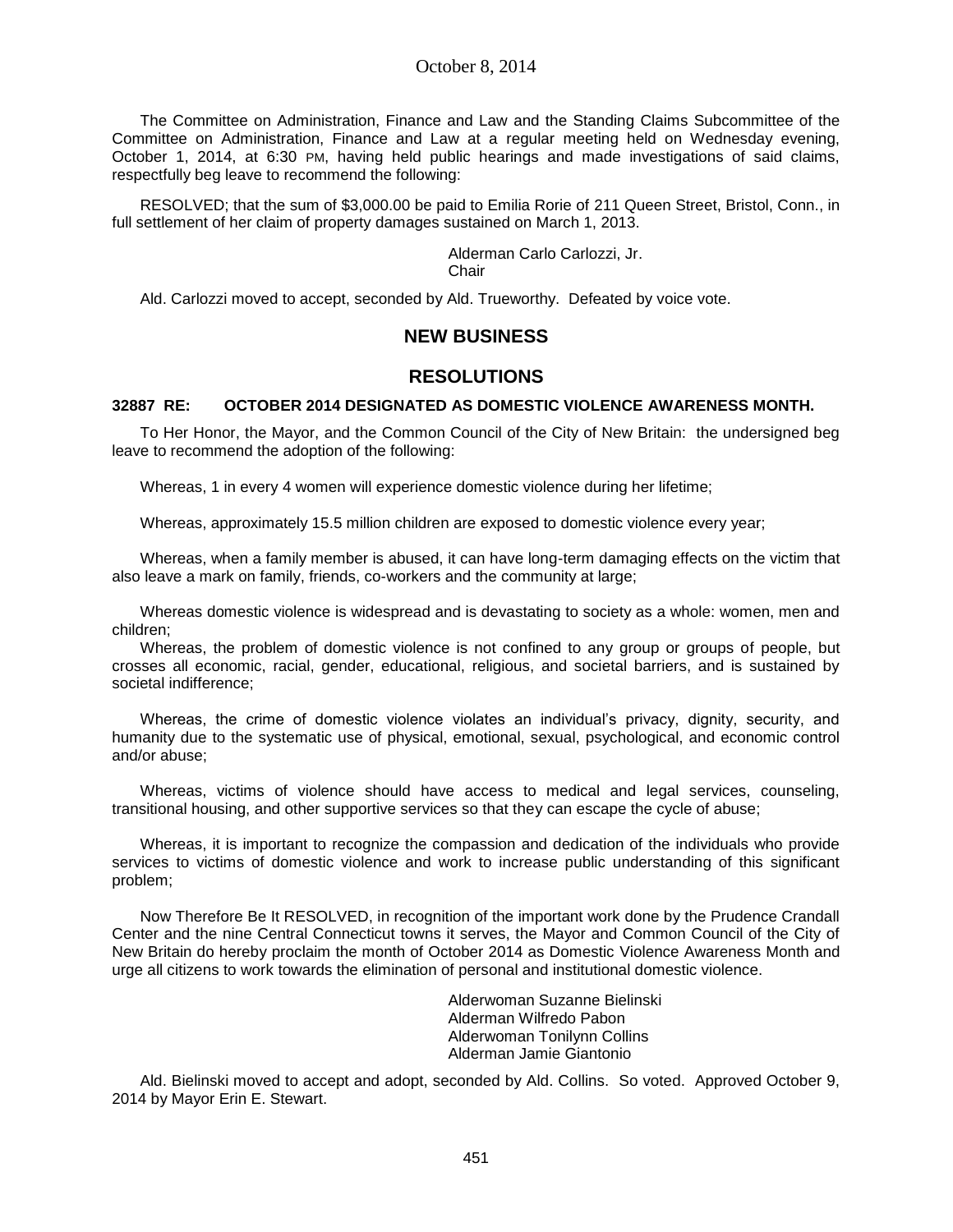## **32891 RE: THE APPOINTMENT OF PATRICIA WATSON TO THE HONORARY POSITION OF CITY HISTORIAN**

To Her Honor, the Mayor, and the Common Council of the City of New Britain: the undersigned beg leave to recommend the adoption of the following:

WHEREAS, For the past 19 years, Arlene Palmer has ably served as our City Historian and has tendered her resignation from that position, effective October 1, 2014; and

WHEREAS, Patricia Watson, a 16-year employee of the New Britain Public Library, has served as the curator of the Local History Room; and

WHEREAS, Patricia has extensive knowledge and credentials in her chosen field including a Master's degree and years of work in both Reference and Local history at the Library; and

WHEREAS, Patricia has devoted her time to assisting both patrons of the New Britain Public Library and City Employees with various projects regarding New Britain and its history ; and

WHEREAS, the statutes of the State of Connecticut recommend the appointment of a municipal historian to maintain local historical records; NOW, THEREFORE, BE IT

RESOLVED; that Mayor Erin E. Stewart, with the authorization of the Common Council, and in recognition of the outstanding job Ms. Watson continues to do, does hereby appoint Patricia Watson, present curator of the Local History Room within the New Britain Public Library, to the honorary position of City Historian.

> Alderwoman Suzanne Bielinski Alderman Wilfredo Pabon Alderwoman Tonilynn Collins Alderman Jamie Giantonio

Ald. Giantonio moved to accept and adopt, seconded by Ald. Pabon. So voted. Approved October 9, 2014 by Mayor Erin E. Stewart.

# **RESOLUTIONS RETURNED FROM COMMITTEE**

## **32873-2 RE: AMENDMENT TO SEC. 15-73 AND 15-122 OF THE ORDINANCES REVISING FINES FOR VIOLATIONS OF THE PARKING SECTIONS**

To Her Honor, the Mayor, and the Common Council of the City of New Britain: the undersigned beg leave to recommend the adoption of the following:

 Resolution Summary: PURPOSE. To revise the fines for violations of the Parking Sections set forth in Chapter 15 of the Code of Ordinances consistent with recommendations made by the Parking Commission on September 11, 2014.

 BE IT ORDAINED BY THE COMMON COUNCIL OF THE CITY OF NEW BRITAIN that Sections 15-73 and 15-122 of the Code of Ordinances, City of New Britain, be amended to read as follows (inserted text appears in underline; deleted text appears in strikethrough; new sections begin with the word [new]):

## **Sec. 15-73. Street and restricted area parking violations; penalties and enforcement.**

(a) Parking in any of the following ways on any street or in any city-owned garage or off-street parking facility within the city's territorial limits is prohibited and a penalty of ten thirty dollars (\$10.00 \$30.00) shall be imposed for each of the following violations: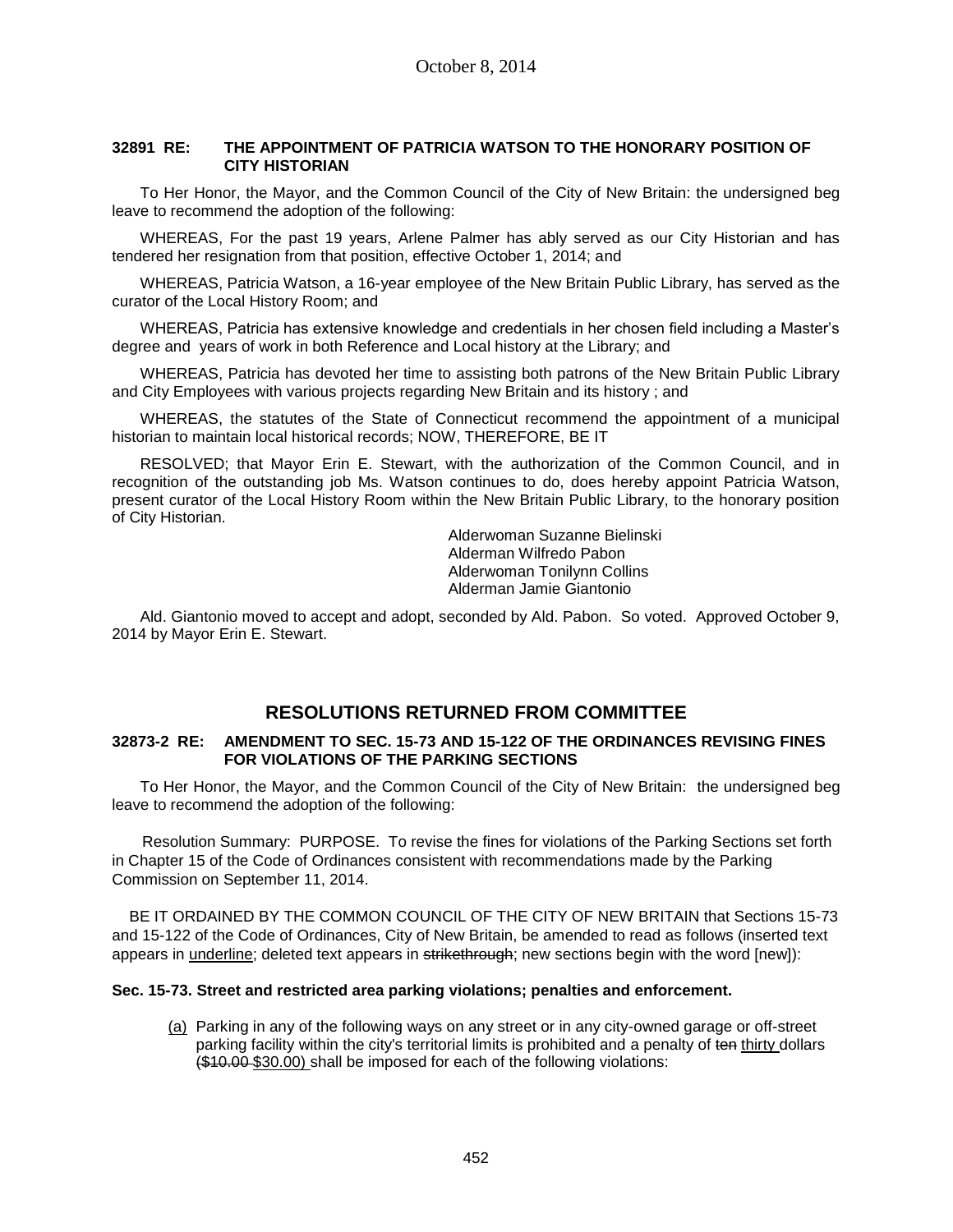(1) *Overtime parking.* In excess of the time posted by official sign. Each separate period of time equal to the original permitted parking time which occurs after the original permitted parking time shall constitute a separate offense and shall carry a separate fine.

(2) *Meters.* In violation of any parking meter regulation.

(3) *In opposite direction of traffic.* Facing against oncoming traffic on the side of the street on which the vehicle is parked.

(4) *Close to curb.* More than twelve (12) inches from a curb.

(b) Parking, in any of the following ways on any street or in any city-owned garage or off-street parking facility within the city's territorial limits is prohibited and a penalty of twenty sixty dollars (\$20.00 \$60.00) shall be imposed by the city's police department or its designee for each of the following violations:

## (1) *Fire hydrant.* Within ten (10) feet of a fire hydrant.

(1) (2) *Crosswalk.* Within ten (10) feet of a marked crosswalk.

(2) (3) *Intersection.* Within fifteen (15) feet of an intersection.

(3) (4) *Stop sign.* Within twenty-five (25) feet of a stop sign.

(4) (5) *Restricted area.* In a restricted area including restricted areas designated and posted as restricted or reserved on city-owned property.

(6) *Bus stop.* Within a bus stop.

(5) (7) *Loading zone.* Within a loading and reloading zone.

(6) (8) *Traffic hazard zone.* In such a manner as to constitute a traffic hazard or to obstruct the free movement of traffic.

(9) *Double parking.* Upon a traveled portion of the highway adjacent to parked cars.

(7) (10) *Driveway.* In such a manner as to obstruct a driveway.

(8) (11) *Curb and sidewalk.* Within the area between the curb and the sidewalk and on the sidewalk.

(12) *Fire lane.* Within a fire lane.

(c) Parking, in any of the following ways on any street or in any city-owned garage or off-street parking facility within the city's territorial limits is prohibited and a penalty of ninety dollars (\$90.00) shall be imposed by the city's police department or its designee for each of the following violations:

(1) *Fire hydrant.* Within ten (10) feet of a fire hydrant.

(2) *Bus stop.* Within a bus stop.

(3) *Double parking.* Upon a traveled portion of the highway adjacent to parked cars.

(4) *Fire lane.* Within a fire lane.

(d)  $\left(\frac{c}{c}\right)$  Parking in any area that is a temporary "No Parking" area so as to permit the removal of snow or ice is prohibited and a penalty of twenty dollars (\$20.00) shall be imposed for each such violation.

(e) (d) Parking by trespassing on private property is prohibited. The penalty for violation of this paragraph (d) of this section is thirty ninety dollars (\$30.00 \$90.00).

(f)  $(e)$  Parking a vehicle on a front lawn or in any front or side yard of a building or dwelling unless such area is properly designed therefor and has proper access to a street or roadway shall carry a penalty of sixty ninety-nine dollars (\$60.00 \$99.00).

## **Sec. 15-122. Fines and storage charges for parking on snow emergency routes and secondary streets.**

(a) Parking in violation of any section of this division shall be punishable by a fine of one hundred ninety-nine dollars (\$100.00 \$99.00) for each violation. Under no condition shall such snow fine double.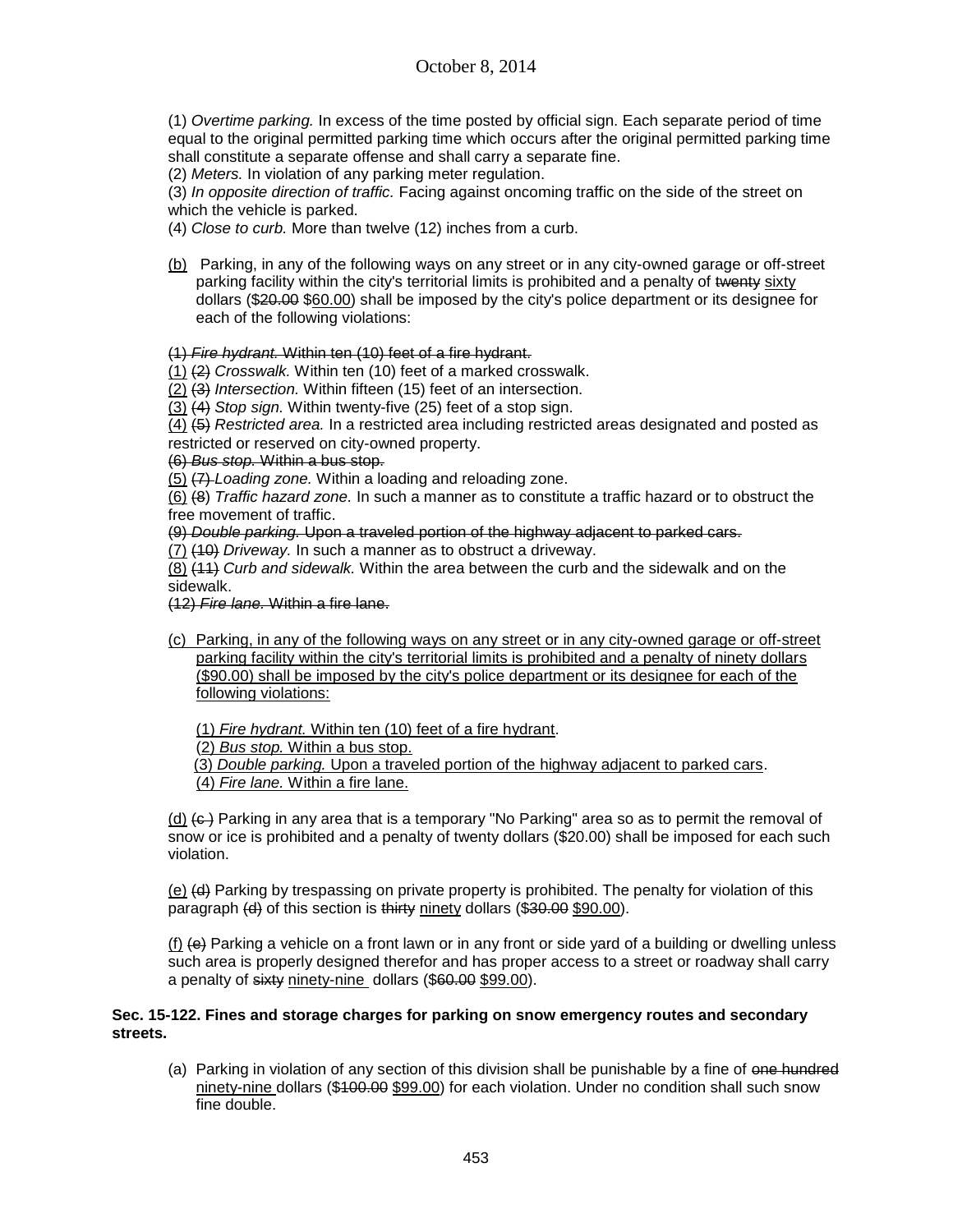- (b) If the vehicle of any violator of this division is towed, and if the city has the duty and responsibility to watch and protect such illegally parked vehicle, the operator shall be subject to a twenty dollar (\$20.00) a day storage charge if he fails to claim his vehicle within twentyfour (24) hours after the vehicle has been towed.
- (c) The owner or operator of any vehicle parked in violation of this division shall be liable to the city for the payment of such fines and storage charges that accrue.

## Majority Leader Tonilynn Collins

Ald. Collins moved to accept and adopt, seconded by Ald. Bielinski. So voted. Approved October 9, 2014 by Mayor Erin E. Stewart.

## **32819-2 RE: THE SALE OF 56 HOWARD STREET TO JALLDYZE SHYQERIU AND NDRICIM DALANI**

To Her Honor, the Mayor, and the Common Council of the City of New Britain: the undersigned beg leave to recommend the adoption of the following:

Resolution Summary: PURPOSE. To convey a City of New Britain-owned property for rehabilitation and housing.

WHEREAS, the City of New Britain currently owns property known as 56 Howard Street which had been acquired through the foreclosure process and has been vacant since 2/26/13; and

WHEREAS, Jalldyze Shyqeriu and Ndricim Dalani have offered to purchase the property for Twenty Five Thousand Dollars (\$25,000.00) and will rehabilitate the condition of the building; and

WHEREAS, Jalldyze Shyqeriu and Ndricim Dalani are proposing to convert the present four family home into a two family dwelling to be used as rental property; and

WHEREAS, it is in the best interest of the City of New Britain to have this property rehabbed and restored to the grand list; now therefore, be it

RESOLVED, that Erin E. Stewart, Mayor, be and is hereby authorized to negotiate and execute on behalf of the City of New Britain a Purchase and Sales Agreement with Jalldyze Shyqeriu and Ndricim Dalani for property known as 56 Howard Street and to execute any and all documents necessary for the conveyance of said property in accordance with the terms of said agreement at a sales price not less than Twenty Five Thousand Dollars (\$25,000.00).

> Alderman Michael Trueworthy Property Management Liaison

Ald. Trueworthy moved to accept and adopt, seconded by Ald. Bielinski. So voted. Approved October 9, 2014 by Mayor Erin E. Stewart.

# **NEW BUSINESS**

## **RESOLUTIONS**

## **32888 RE: AMENDMENT TO EXISTING CONTRACT WITH THE STATE DEPT. OF PUBLIC HEALTH TO PROVIDE SERVICES UNDER THE SEXUALLY TRANSMITTED DISEASE CONTROL PROGRAM**

To Her Honor, the Mayor, and the Common Council of the City of New Britain: the undersigned beg leave to recommend the adoption of the following: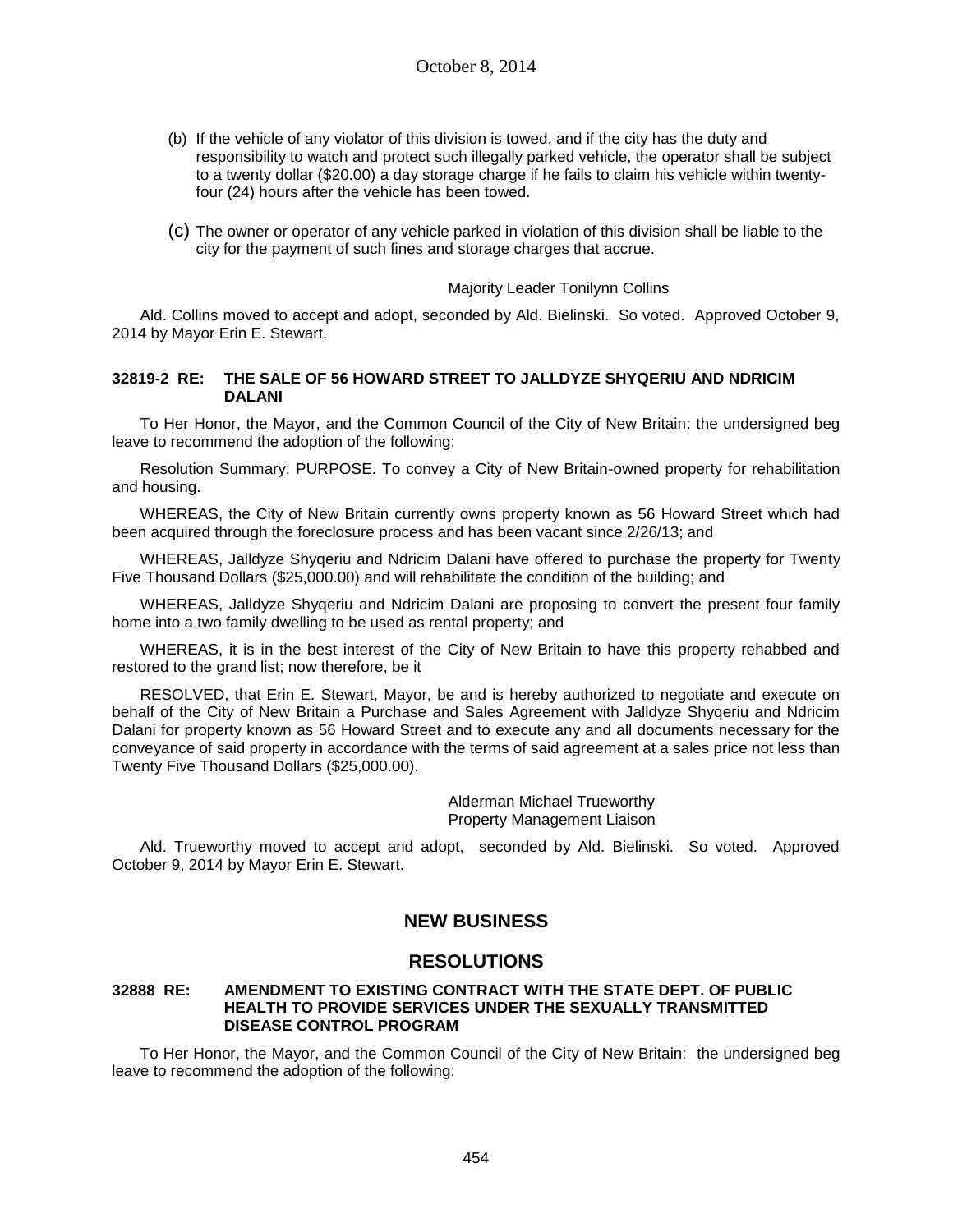Program Objective: minimizing the risk of spreading sexually transmitted diseases through awareness, identification, treatment and intervention. Grant funded personnel perform services within the Health Department and throughout the City of New Britain in order to promulgate the program plan. The initial year of grant funding was July 1980.

Local Program Operation Department: Health, under the supervision of the Director.

WHEREAS, the control of sexually transmitted diseases remains a core public health function in the City of New Britain and

WHEREAS; the New Britain Health Department has an existing contract with the State Department of Public Health to provide services under their Sexually Transmitted Disease Control Program

WHEREAS; the State Department of Public Health has issued a contract amendment to reduce funding based on the State's adopted budget for fiscal year 2014-2015.

WHEREAS; the State of Connecticut, Department of Public Health has notified the City that it is reducing the grant to \$12,565 from \$13,092 for fiscal year 2014-2015.

THEREFORE BE IT RESOLVED, that The Mayor be authorized to the contract amendment agreement for this program and

THEREFORE BE IT FURTHER RESOLVED, that the Special Revenue Fund, STD Control Program #2015-0004, be amended at this time for the purpose of recording all income and expenditure activity and reflect an authorized expenditure budget of \$12,565 and an anticipated income from the State of Connecticut of \$12,565 for fiscal year 07/01/14 through 06/30/15.

| Revenues:      |                           | FY 2014/15   |
|----------------|---------------------------|--------------|
| 280522129-4222 | St of CT                  | \$12,565.00  |
| Expenditures:  |                           |              |
| 280522143-5124 | <b>P/T Salaries</b>       | 11,771.00    |
| 280522143-5231 | Medicare                  | \$<br>174.00 |
| 280522143-5876 | Administration            | S<br>500.00  |
| 280522143-5810 | Fees & Membership         | S<br>120.00  |
|                | <b>Total Expenditures</b> | 12,565.00    |

#### Alderman Adam Platosz

Ald. Platosz moved to accept and adopt, seconded by Ald. Bielinski. So voted. Approved October 9, 2014 by Mayor Erin E. Stewart.

#### **32889 RE: PROFESSIONAL SERVICES AGREEMENT WITH PMA MANAGEMENT CORP. OF NEW ENGLAND FOR THE ADMINISTRATION OF WORKERS' COMPENSATION CLAIMS**

To Her Honor, the Mayor, and the Common Council of the City of New Britain: the undersigned beg leave to recommend the adoption of the following:

WHEREAS, The City of New Britain incurs substantial cost each year in the administration of its Workers' Compensation Claims; and

WHEREAS, Greater efficiencies of scale and technology are available through companies that specialize in the administration of Workers' Compensation Claims known as third party administrators (TPA) that can substantially reduce those costs; and

WHEREAS, PMA Management Corp. of New England of Meriden, Connecticut is a TPA with extensive experience as risk manager and TPA for Connecticut municipalities, particularly those that are self-insured. Current client communities include Bristol and Waterbury; and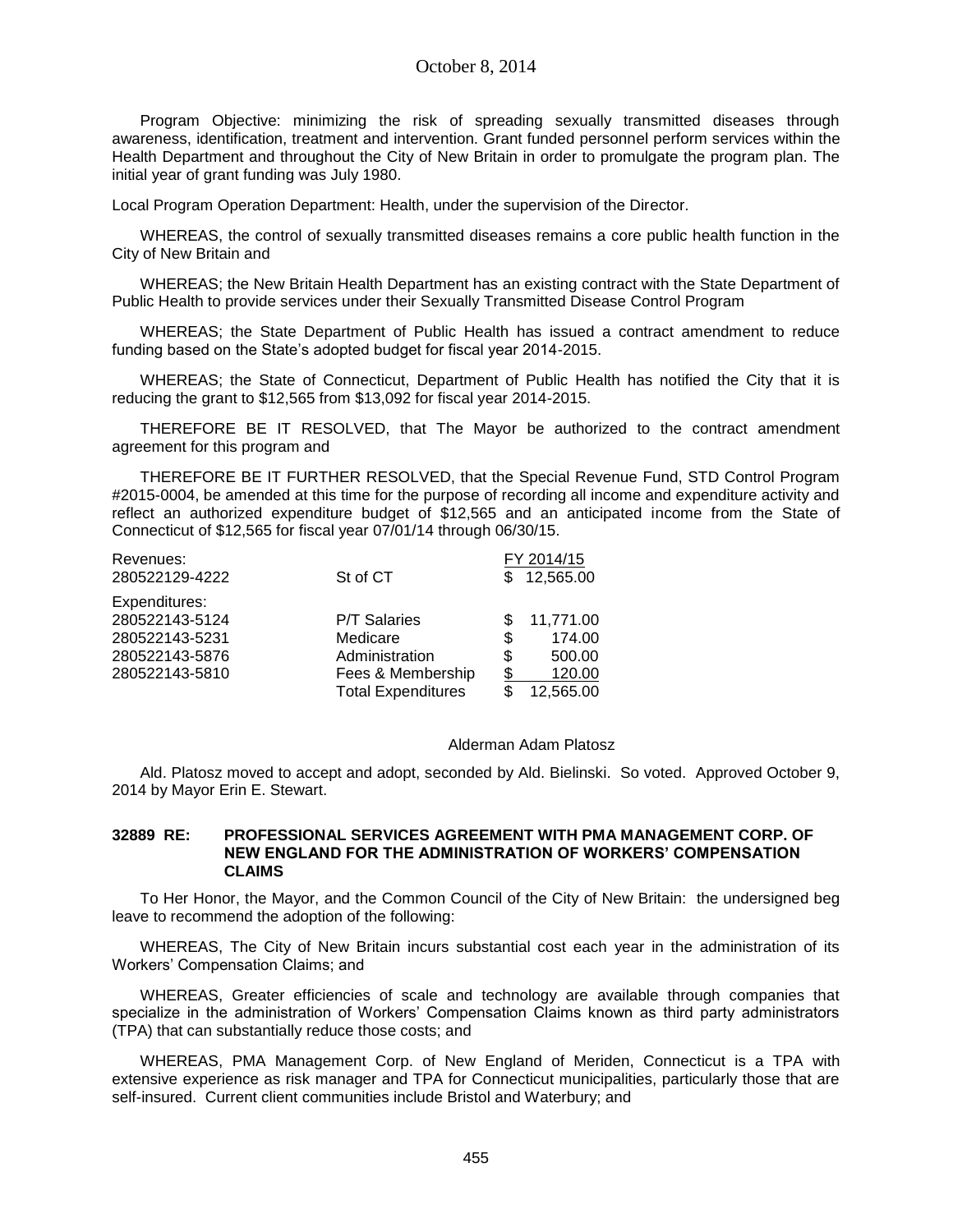WHEREAS, PMA has done a thorough review of the City's claims experience and believes that third party claims management will yield significant cost savings to the City on an annual basis; and

WHEREAS, Local 818 has signed a Memorandum of Understanding with the City of New Britain so that the administration of Workers' Compensation Claims may be outsourced; NOW THEREFORE BE IT

RESOLVED, that Erin E. Stewart, Mayor of the City of New Britain is hereby authorized to execute on behalf of the City of New Britain a professional services agreement with PMA Management Corp. of New England for the administration of City and Board of Education Workers' Compensation Claims and to execute any and all documents necessary for this transaction.

### Alderman Jamie Giantonio

Ald. Giantonio moved to accept and adopt, seconded by Ald. Carlozzi. Resolution adopted with Ald. Platosz and Trueworthy opposed. Approved October 9, 2014 by Mayor Erin E. Stewart.

### **32890 RE: FUNDING FOR THE HEALTH DEPARTMENT'S ZUMBA GOLD EXERCISE PROGRAM FOR SENIORS**

To Her Honor, the Mayor, and the Common Council of the City of New Britain: the undersigned beg leave to recommend the adoption of the following:

Program Objective: To provide a community based exercise program to seniors in New Britain, whom otherwise may not receive these services. Funds will be used for a certified exercise instructor to conduct Zumba Gold for Seniors on a weekly basis at the New Britain Senior Center from October 1, 2014 through September 30, 2015.

Local Program Operation Department: Health, under the supervision of the Director.

WHEREAS; The New Britain Health Department is committed to providing education and prevention activities for City seniors

WHEREAS; The North Central Area Agency on Aging (NCAAA) has made available \$4,000 of Title III-D funds for the Health Department's Zumba Gold for Seniors.

THEREFORE, BE IT RESOLVED, that The Director of Health is authorized to sign any necessary and appropriate agreements in order to secure the use of such funds for said program and

BE IT FURTHER RESOLVED, that the monies in the amount be appropriated within a special revenue fund as follows:

| .<br>234522160-4512             | <b>NCAAA Revenue - Donation</b><br><b>Total Revenue</b> | \$4,000<br>\$4,000 |
|---------------------------------|---------------------------------------------------------|--------------------|
| Expenditures:<br>234522160-5331 | <b>Professional Services</b>                            | \$4,000            |
|                                 | <b>Total Expenditures</b>                               | \$4,000            |

Revenues:

## Alderman Adam Platosz

Ald. Platosz moved to accept and adopt, seconded by Ald. Collins. So voted. Approved October 9, 2014 by Mayor Erin E. Stewart.

## **32840-3 RE: AMENDMENT TO THE ZONING ORDINANCES ADDING SEC 50-10-40 FLOATING DISTRICTS AND SEC. 175, ADAPTIVE REUSE OF NON-USED OR UNDER-UTILIZED INDUSTRIAL BUILDINGS DISTRICT**

To Her Honor, the Mayor, and the Common Council of the City of New Britain: the undersigned beg leave to recommend the adoption of the following: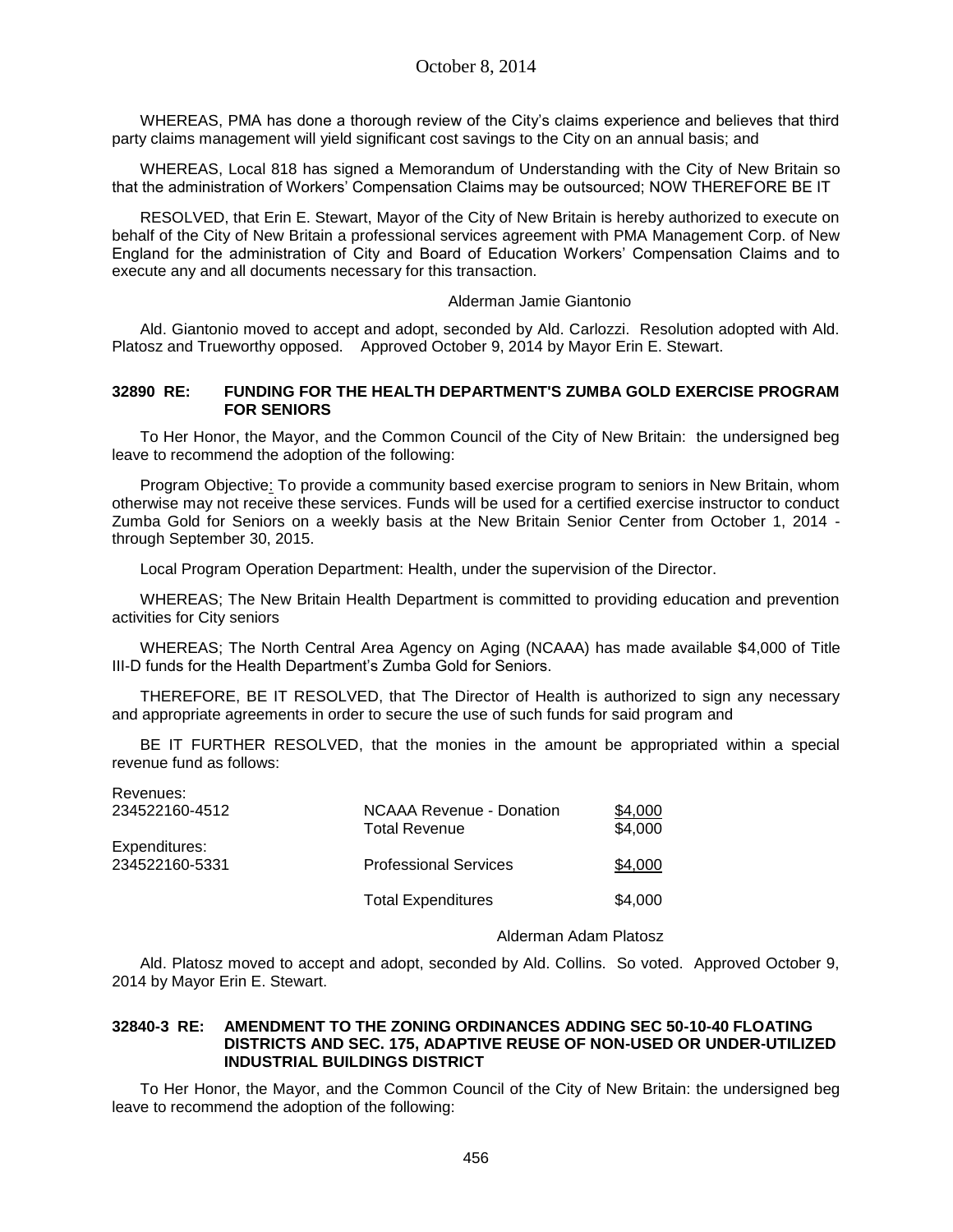Whereas, the Common Council as the Zoning Authority of the City of New Britain is authorized to establish building districts and restrictions;

Therefore, Be It Resolved, that the Common Council of the City of New Britain amend the Zoning Ordinances of the City of New Britain, Connecticut in the following respects:

## **Add:**

**SECTION 50-10-40** Floating Districts.

Adaptive Reuse of Non-Used or Under-Utilized Industrial Buildings District.

# **Add:**

## **Section 175 Adaptive Reuse of Non-Used or Under-Utilized Industrial Buildings District.**

The purpose of the adaptive reuse provisions of these regulations is to foster the renovation and reuse of structures which have historic, architectural, economic or other value to the City of New Britain and are vacant or at risk of becoming vacant or at risk of becoming under-utilized, vacant or demolished; to establish reasonable standards of performance for existing and new buildings within the District; and to encourage adaptive reuse development of appropriate buildings and lands within the City of New Britain as a conditional use. It is the intent of this Section 175 to:

- 1. Provide regulations specifically tailored to encourage and promote the rehabilitation of older nonused or under-utilized industrial buildings.
- 2. Provide for a mix of uses within said adaptive reuse developments which promote the economic revitalization of the City of New Britain.
- 3. Promote the retention of older buildings and lands which enhance the image and preserve the heritage of the City of New Britain.
- 4. Provide reasonable standards for the blending of new construction with existing buildings, so as to allow quality development of older structures within contemporary development and building standards.

**175-10** The Adaptive Reuse of Non-Used or Under-Utilized Industrial Buildings District ("ARUD") is a mixed use zoning district that functions like a floating zone. The ARUD is available only to property wholly located in an existing Industrial Zone.

The provisions of the ARUD will apply only to specific properties that are rezoned to an ARUD designation by the Zoning Subcommittee. Upon rezoning to ARUD designation, a unique, numbered zoning district classification (ARUD  $#$ ) will be created on the Zoning Map of the City of New Britain, and the Master Plan approved in conjunction with the map amendment shall become an intregal part of the zoning for the land included within that ARUD and shall establish the zoning standards for that ARUD.

The zoning district only exists within the text of these Regulations and is not placed on the New Britain Zoning Map until approval of an application to create a particular ARUD and to affix that zoning district to a specific property. The creation of an ARUD can only be accomplished by approval of a zoning map change, which requires a concurrent master plan. Subsequent to the approval of a zoning map change and master plan, a building permit application and accompanying Site Plan must be approved before site development can begin. Such detailed Site Plan shall be submitted and reviewed pursuant to Section 280-60 and any other applicable provisions of these Regulations.

**175-10-10** Unless provided otherwise in this Section 175, uses within the ARUD shall be subject to all provisions and definitions of these Regulations. However, because the intent of the ARUD is to provide flexibility in design standards in order to achieve important design objectives as described herein, in cases of conflict with other provisions of these Regulations including the zoning definitions, the provisions of this Section 175 shall prevail. Unless expressly prescribed by this section 175, all uses, dimensional, architectural, bulk, location, landscaping, parking, and lighting requirements for a ARUD shall be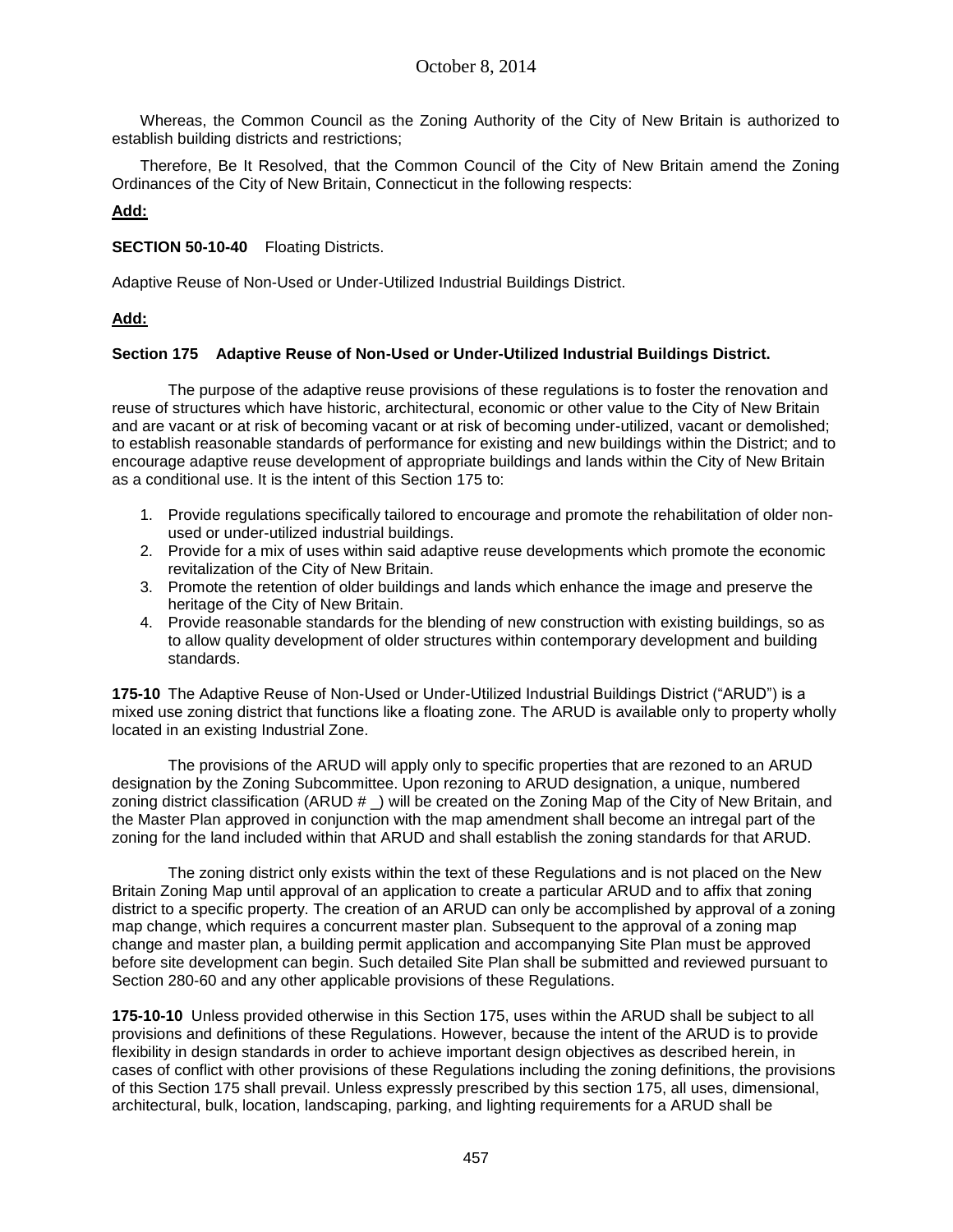established by the Common Council, acting in its capacity as zoning authority of the City of New Britain in its sole legislative discretion as part of approved Master Plan for that zone, and the Common Council, acting in its capacity as zoning authority of the City of New Britain may apply as written or may vary to meet the purposes of the ARUD all particular requirements of these Regulations pertaining thereto. The Common Council, acting in its capacity as zoning authority of the City of New Britain shall have the final authority to evaluate and make a determination on all such matters.

**175-10-20 Application Requirements**. Petitions to amend the Zoning Map to create an ARUD District shall provide the following information. All maps shall be of a size that complies with the requirements for filing with the New Britain Town Clerk.

- **1. Master Plan** for the area to be rezoned, including the following elements:
	- **a.** Boundary survey of the land to be included in the district at a scale no smaller than 1<sup>"</sup> 50 feet, and prepared at the A-2 standard of accuracy by a Connecticut Licensed Land Surveyor;
	- **b.** Existing topography with 2' contours to T-2 or T-3 level of accuracy show the general gradient of the site, existing structures, existing roads and rights-of-way, major topographic features, and limits of inland wetlands, watercourses and floodplains as mapped in the field by a qualified Soils Scientist and plotted by a Connecticut Licensed Land Surveyor;
	- **c.** existing land uses and zoning within five hundred (500) feet of the area to be rezoned;
	- **d.** names of all property owners located within five hundred (500) feet of the boundary of the property to be rezoned, as listed on the Town Assessor's records;
	- **e.** location of proposed land uses within the area to be rezoned; the number of residences, and the allocation among various types of residences; the aggregate square footage of each type of dwelling unit; the aggregate maximum number of bedrooms for each type of residential use; the residential density and the method used to calculate it;
	- **f.** proposed contours with intervals adequate to indicate drainage and grades:
	- **g.** location and size of proposed buildings and structures, including:
		- the square footage of each proposed building
		- the allocation of uses for each type of building
		- the height of each building or structure
		- the location and use of existing buildings or structures, and the intended use thereof
		- and the architectural and site Design Guidelines
	- **h.** public and private streets and circulation patterns and potential traffic improvements proposed by the applicant;
	- **i.** general locations of on and off-street parking, loading and delivery areas;
	- **j.** existing and proposed pedestrian facilities and circulation routes;
	- **k.** potential location of public transit connections or stops;
	- **l.** public and private open spaces, both improved and natural, and the square footage or acreage thereof;
	- **m.** general locations of utilities and drainage facilities to serve the area to be rezoned;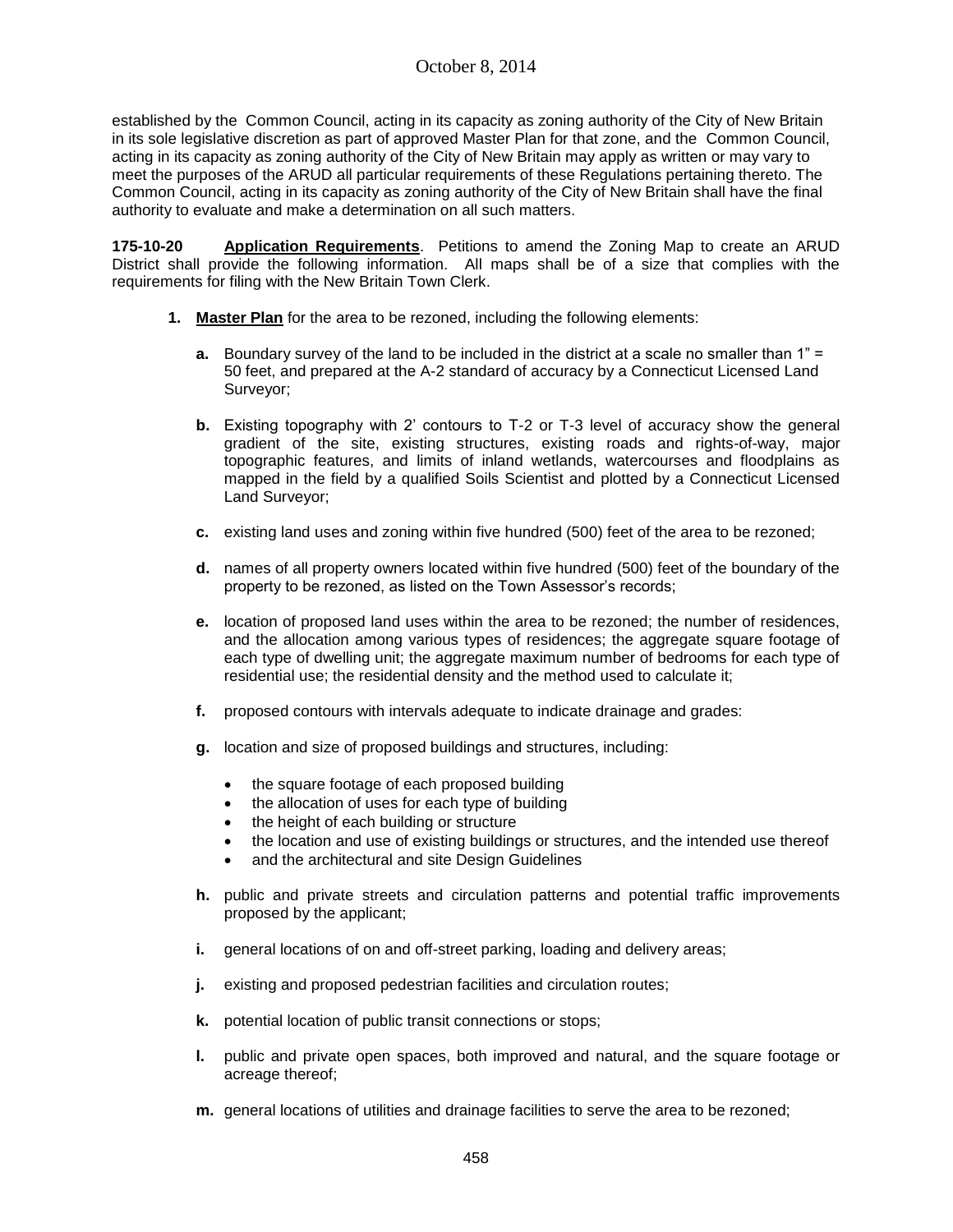- **n.** general landscaping plans, including existing vegetation to be preserved and general location of landscape buffers, including general type of landscaping proposed (e.g., evergreen tree, shade tree, flowering tree, evergreen shrub or hedge, flowering shrub, ground cover, existing vegetation to remain) and general location of landscaping (buffers, street trees, parking lot islands, foundation plantings); provided that details such as the species, number, size, and exact location of such landscaping may be deferred to the subsequent review;
- **o.** proposed project phasing of improvements and provisions to address construction traffic; and
- **p.** the location of all inland wetlands and watercourses as delineated by a certified soil scientist in Connecticut.
- **2. Comprehensive Parking Study** ("Master Parking Study") for the area to be rezoned. The following information should be included in the Master Parking Study:
	- **a.** Overall analysis of parking demand for the area to be rezoned, including shared use analysis if applicable;
	- **b.** Types, approximate locations and number of parking spaces to be provided; and,
	- **c.** Comparison of parking demand and parking to be provided.
- **3. Comprehensive Traffic Study** ("Master Traffic Study") for the area to be rezoned. The following information should be included:
	- **a.** Existing and projected background traffic counts on major streets located in and adjacent to the area to be rezoned;
	- **b.** Analysis of anticipated traffic to be generated by the land uses proposed for the area to be rezoned, including projected levels of service and queuing at key intersections;
	- **c.** Description of traffic improvements, including pedestrian; public transit improvements, to mitigate traffic impacts;
	- **d.** Anticipated phasing of traffic improvements within project area, and
	- **e.** The Study shall be prepared by a licensed, State of Connecticut Professional Engineer. Said document shall be signed and sealed by the licensed preparer.

Once adopted, the Master Plan for a newly established ARUD zone shall establish the zoning standards and govern all the development within the specific ARUD district. Any modification in the planned development, that is deemed by the City Planner to be a substantive change from the approved Master Plan, is not permissible, unless the Master Plan is revised to depict and explain the proposed changes and modifications and unless the modified Master Plan submitted and subjected to through the standard zone change process and reapproved by the Common Council, acting in its capacity as zoning authority of the City of New Britain.

**175-20 Dimensional Regulations:** Within any ARUD District, no building or structure shall be erected, nor any lot used, unless in conformity with the following schedule, except as modified by the provisions of Section 230, Supplemental Use and Dimensional Regulations, where applicable:

| 175-20-20 Lot Area – Minimum per dwelling unit (sq. ft.) | 1,000 s.f. |
|----------------------------------------------------------|------------|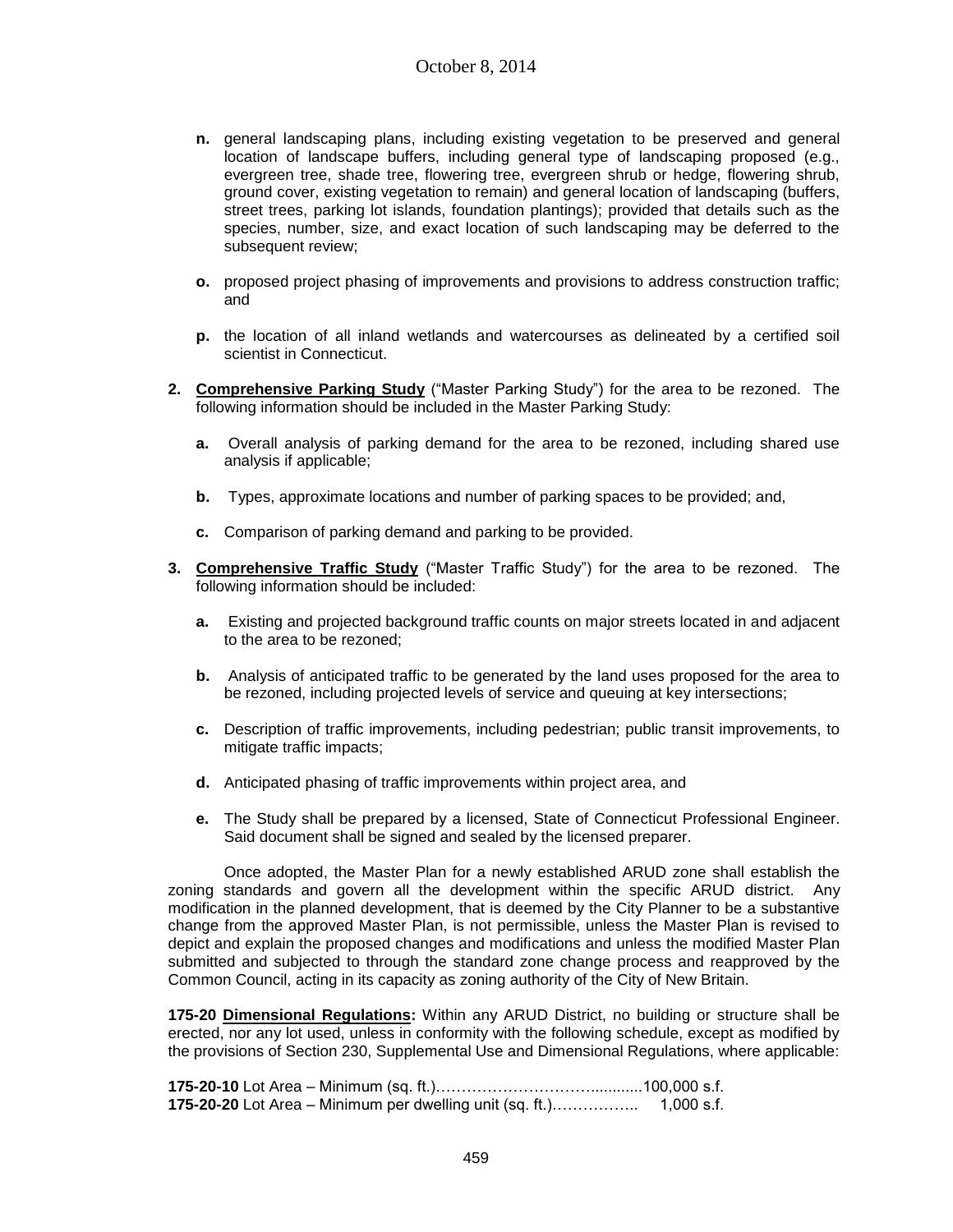| 175-20-30 Open Space - Minimum per dwelling unit - (sq. ft.) | $500$ s.f. |
|--------------------------------------------------------------|------------|
|                                                              | 1.00       |
| 175-20-50 Lot Coverage % of total lot area occupied by main  |            |
|                                                              | 25%        |
|                                                              | 100 $ft$ . |
|                                                              |            |
| 175-20-80 Yard – Minimum – (ft.)                             |            |
|                                                              |            |
|                                                              |            |
|                                                              |            |
|                                                              |            |

## **175-30 Off Street Parking Requirements:**

| Parking Off street – Minimum (spaces) |            |
|---------------------------------------|------------|
| Residential use -                     |            |
|                                       | 1.25*/Unit |
|                                       | 1*/l Jnit  |
|                                       | 2*/Unit    |

\*Parking reduction of 10% of total required parking spaces can be taken if there is public transportation within  $\frac{1}{4}$  mile of proximity of building(s).

\*Off-street Parking may be provided at another property located within ¼ mile of proximity of building(s) with other property owner's consent.

\*Parking reduction can be taken if secure bicycle rack/parking is provided. Parking space can be substituted bicycle parking provision up to maximum 5% of required parking spaces.

> Applicant: Weber and Carrier, LLP By: Michael A. Carrier Its Partner

## Alderman Carlo Carlozzi

Ald. Bielinski moved to accept and adopt, seconded by Ald. Giantonio. So voted. Approved October 9, 2014 by Mayor Erin E. Stewart.

# **UNFINISHED BUSINESS**

Ald. Giantonio moved to take from the tabled Resolution #32872, seconded by Ald. Bielinski. So voted.

## **32872 RE: AGREEMENT WITH GO APE LLC FOR THE OPERATION OF A HIGH ROPES AERIAL ADVENTURE COURSE AT AW STANLEY PARK**

To Her Honor, the Mayor, and the Common Council of the City of New Britain: the undersigned beg leave to recommend the adoption of the following:

Resolution Purpose: To enter into an agreement with Go Ape LLC who will run a high ropes aerial adventure course in AW Stanley Park for a period beginning October 1, 2014 and ending September 30, 2024. Go Ape agrees to pay the City of New Britain a minimum of \$20,000.00/yr. with this payment potentially increasing based on Go Ape's annual gross revenue. Go Ape will construct and break down the course with the highest priority being the protection of the natural features of AW Stanley Park while providing visitors with access and educational opportunities that are compatible with common resource protection goals. Go Ape currently has courses all across the country and world with all reference checks stating a very positive relationship with the vendor with minimal disruption to the natural habitat.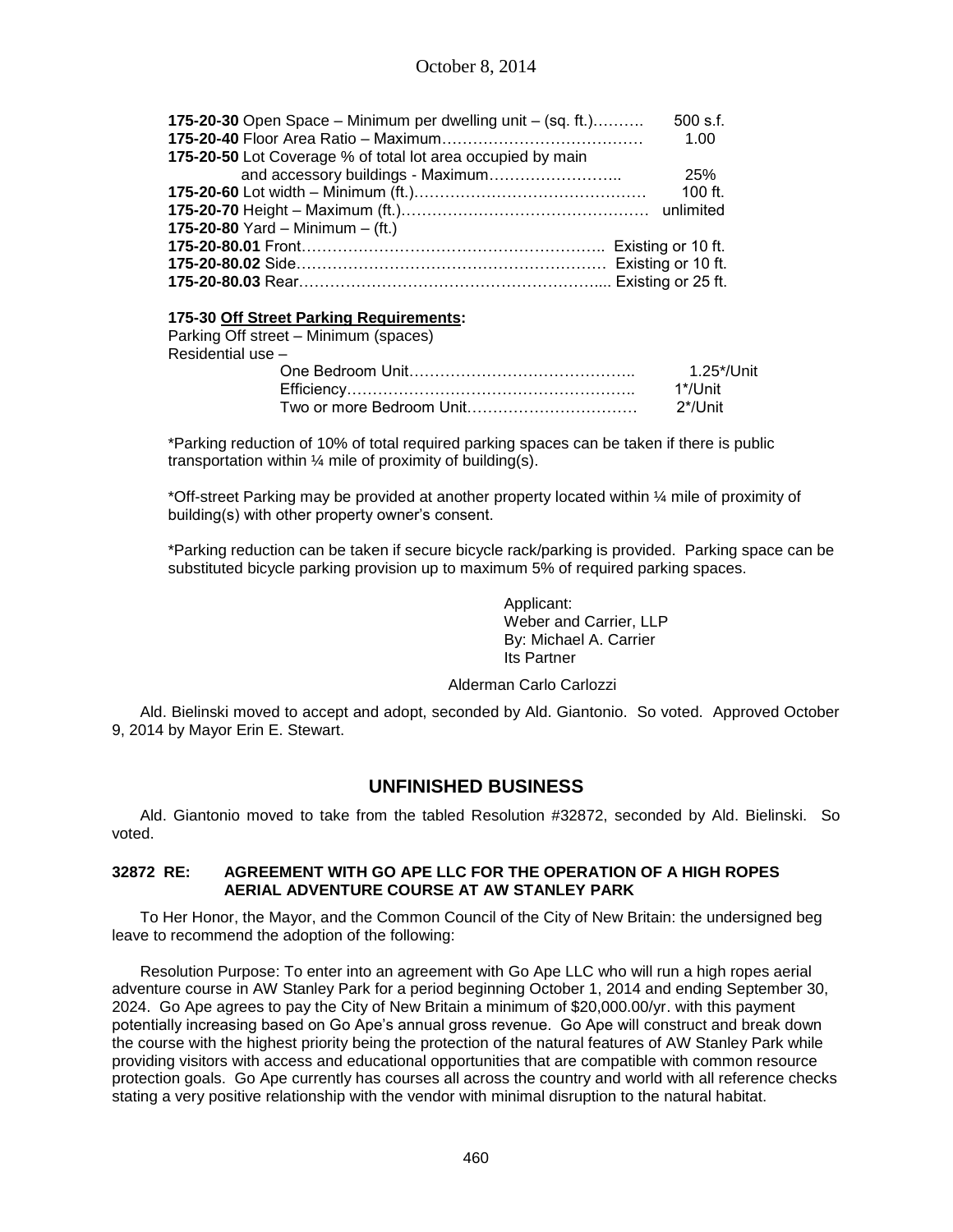Whereas, Go Ape LLC desires to build a high ropes aerial adventure course from tree top to tree top in AW Stanley Park, and

Whereas, Go Ape LLC is currently operating such courses all across the United States and Europe very successfully and with very little environmental impact, and

Whereas, Go Ape LLC will use all the appropriate safety measures and hire staff with certifications in the operation of a course of this type, and

Whereas, Go Ape LLC will provide all insurances and hold harmless policies as determined by the City of New Britain Corporation Council and insurance consultants, and

Whereas, a minimum annual fee of \$20,000.00 will be provided to the City of New Britain with the potential for an increase in this amount based on Go Ape LLC annual gross revenue, and

Whereas, this adventure course will bring tourism to the City of New Britain from all over the State of Connecticut and New England; NOW, THEREFORE BE IT

Resolved, that Mayor Erin E. Stewart is hereby authorized to enter into an agreement with Go Ape LLC for the operation of a high ropes aerial adventure course at AW Stanley Park.

> Alderwoman Shirley A. Black Alderman David DeFronzo Alderman Jamie Giantonio Alderwoman Eva Magnuszewski Alderman Daniel Salerno

Ald. Giantonio moved to accept and adopt, seconded by Ald. Smedley. Resolution adopted with Ald. DeFronzo and Ald. Salvio opposed. Approved October 9, 2014 by Mayor Erin E. Stewart.

There being no further business to come before the Council, Ald. Trueworthy moved to adjourn, seconded by Ald. Giantonio. So voted. Meeting adjourned at 10:29 p.m.

ATTEST: Mark H. Bernacki, City Clerk